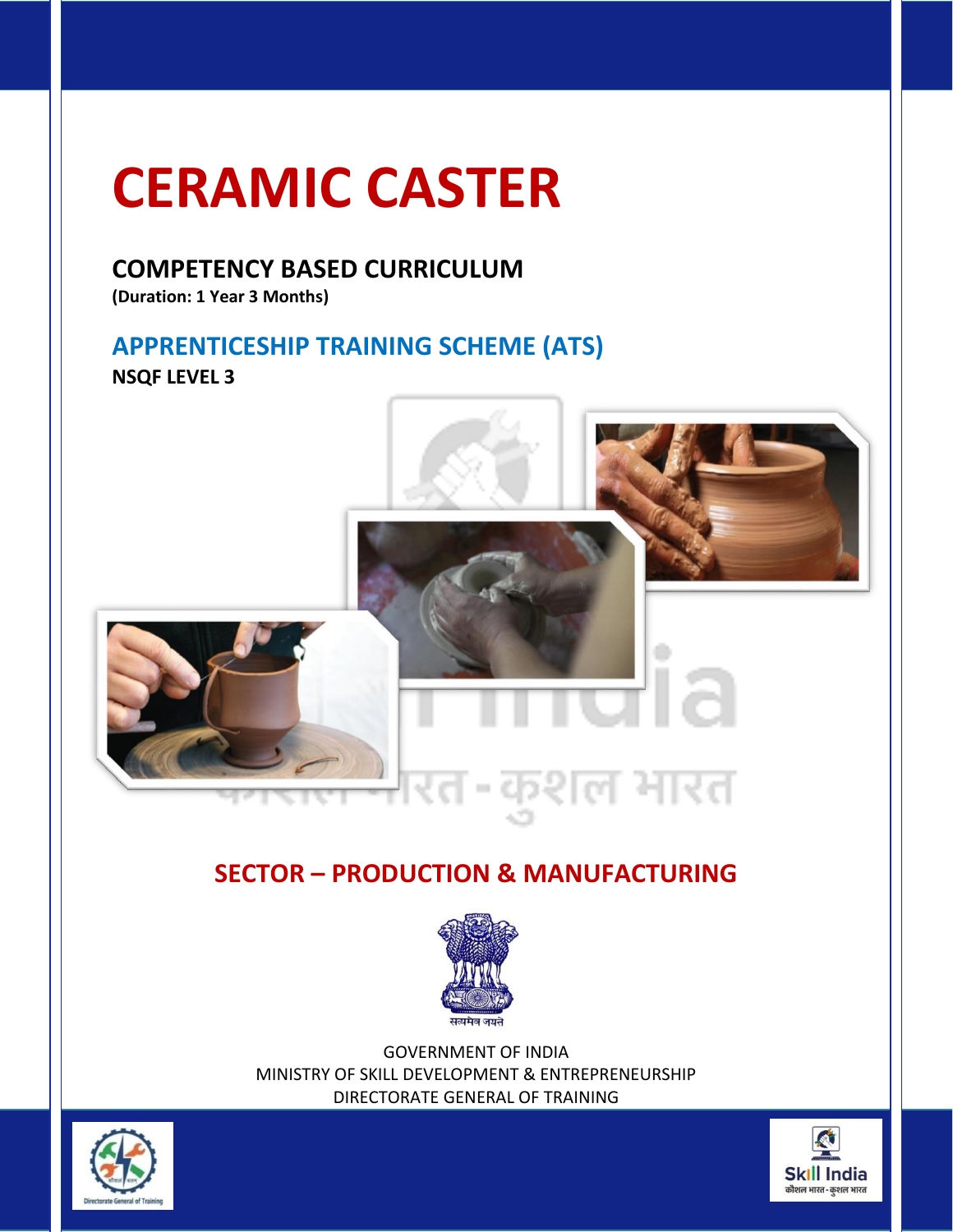## **CERAMIC CASTER**

**(Revised in 2018)**

## **APPRENTICESHIP TRAINING SCHEME (ATS)**

**NSQF LEVEL 3**

444444444

# Skill India कौशल भारत-कुशल भारत

Developed By

Ministry of Skill Development and Entrepreneurship Directorate General of Training **CENTRAL STAFF TRAINING AND RESEARCH INSTITUTE** EN-81, Sector-V, Salt Lake City, Kolkata – 700 091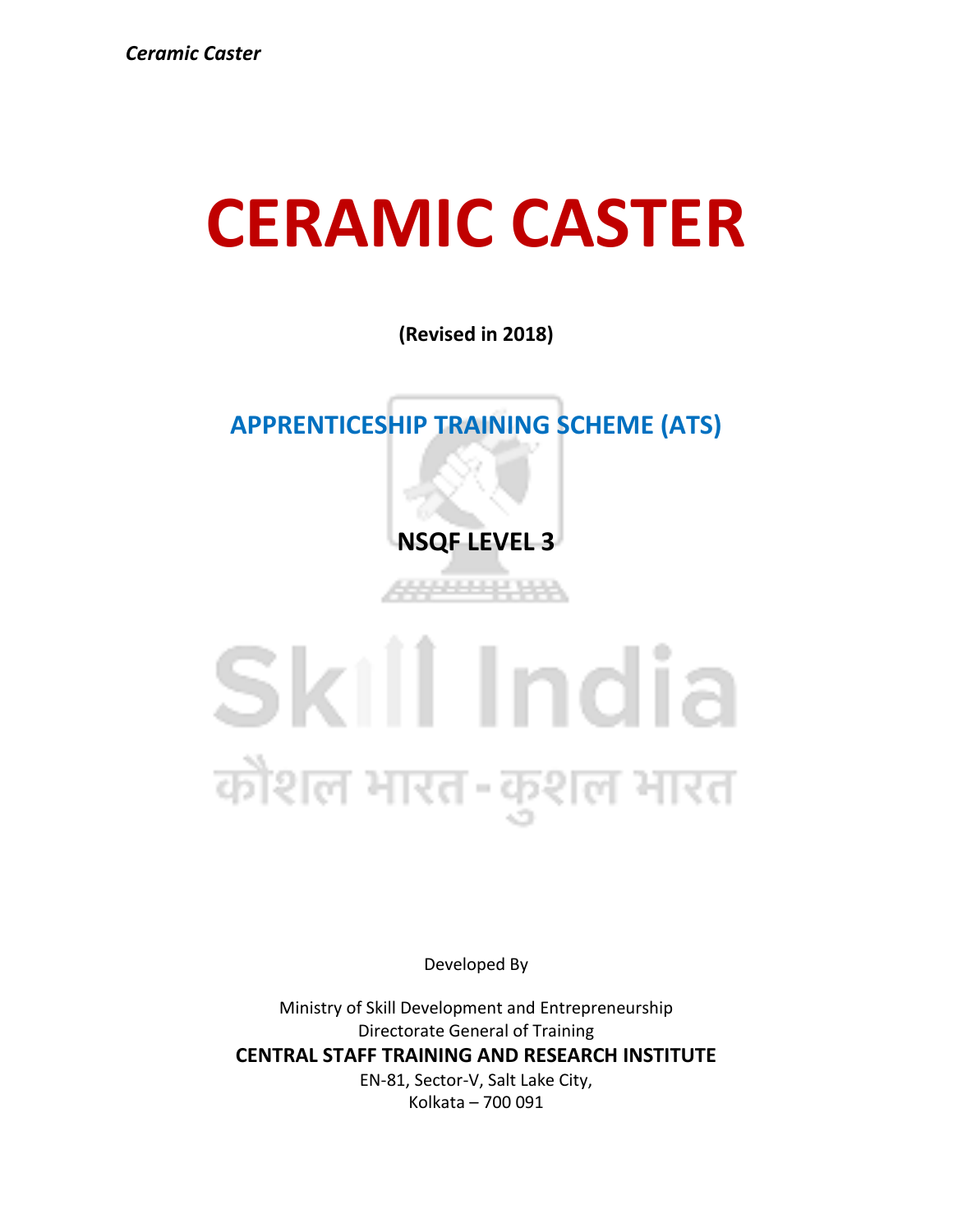The DGT sincerely expresses appreciation for the contribution of the Industry, State Directorate, Trade Experts and all others who contributed in revising the curriculum.

Special acknowledgement is extended by DGT to the following expert members who had contributed immensely in this curriculum.

| SI.<br>No.                                                              | <b>Name &amp; Designation</b><br>Shri/Mr./Ms. | Organization                 | <b>Mentor</b><br><b>Council</b><br><b>Designation</b> |
|-------------------------------------------------------------------------|-----------------------------------------------|------------------------------|-------------------------------------------------------|
| <b>Expert group on restructuring of Apprenticeship Training Modules</b> |                                               |                              |                                                       |
| 1.                                                                      | Havadiya Ramniklal R.                         | Yogideep Cera & Co.          | Expert                                                |
| 2.                                                                      | Patel Jaswantbhai P.                          | Atlas Industries             | Expert                                                |
| 3.                                                                      | Andarpa Prakash M.                            | <b>Antrix Sanitary wares</b> | Expert                                                |
| 4.                                                                      | P. B. Jadeja                                  | The P. P. W. Co. Ltd., Morbi | Expert                                                |
| 5.                                                                      | R.J. Kaila                                    | Morbi<br>ITI                 | Expert                                                |
| 6.                                                                      |                                               |                              |                                                       |

## **CARDINAL V**

## Skill India कौशल भारत-कुशल भारत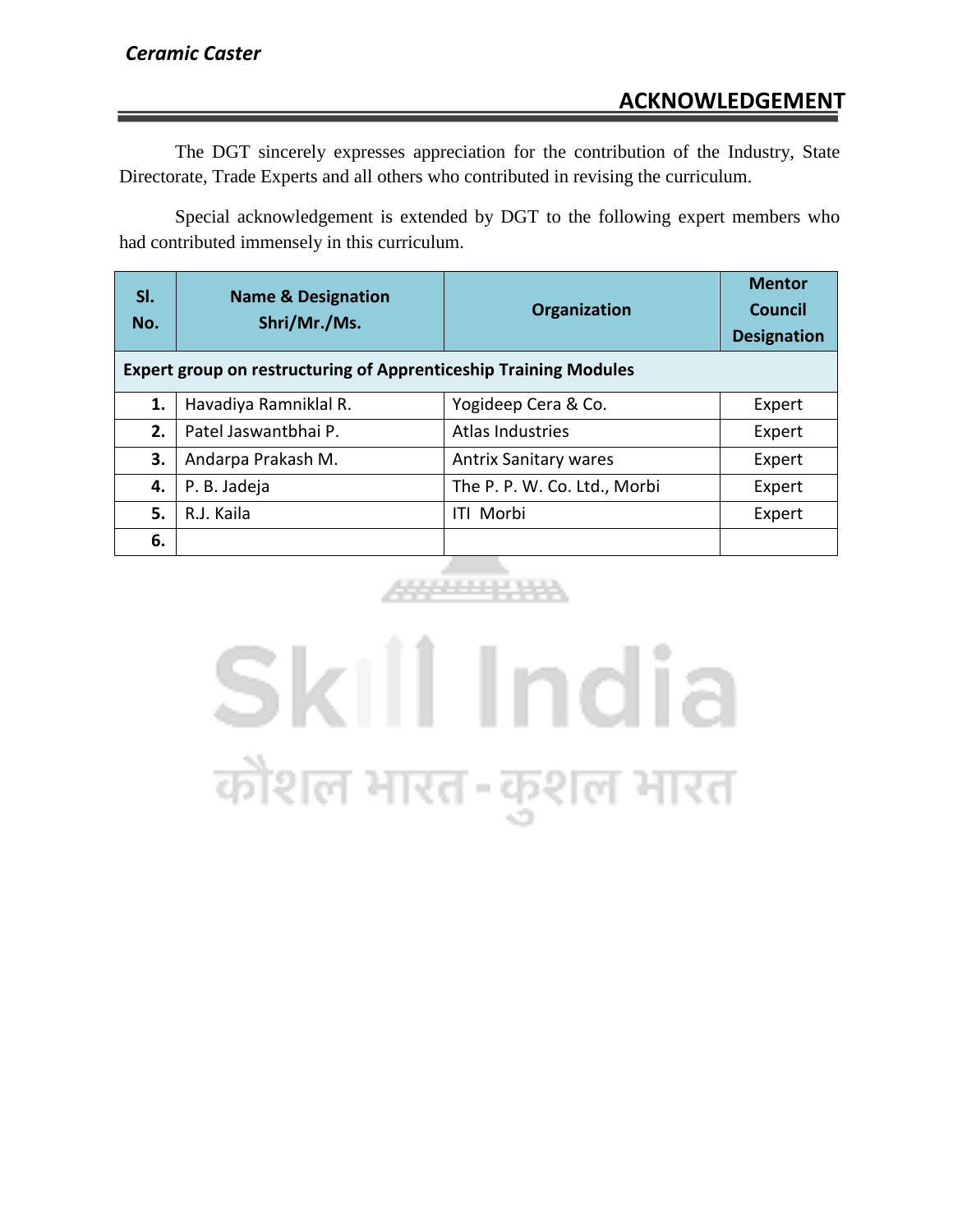## **CONTENTS**

| SI.<br>No. | <b>Topics</b>                                               | Page<br>No. |
|------------|-------------------------------------------------------------|-------------|
| 1.         | Background                                                  | $1 - 2$     |
| 2.         | <b>Training System</b>                                      | $3 - 7$     |
| 3.         | <b>Job Role</b>                                             | 8           |
| 4.         | NSQF Level Compliance                                       | 9           |
| 5.         | <b>General Information</b>                                  | 10          |
| 6.         | <b>Learning Outcome</b>                                     | $11 - 12$   |
| 7.         | Learning Outcome with Assessment Criteria                   | $13 - 15$   |
| 8.         | Syllabus                                                    | $16 - 18$   |
| 9.         | Syllabus - Core Skill                                       | 19-24       |
|            | 9.1 Core Skill - Workshop Calculation & Science and         |             |
|            | <b>Engineering Drawing</b>                                  |             |
|            | 9.2 Core Skill - Employability Skill                        |             |
| 10.        | Details of Competencies (On-Job Training)                   | $25 - 26$   |
| 11.        | List of Trade Tools & Equipment Basic Training - Annexure I | $27 - 32$   |
| 12.        | Format for Internal Assessment - Annexure II                | 33          |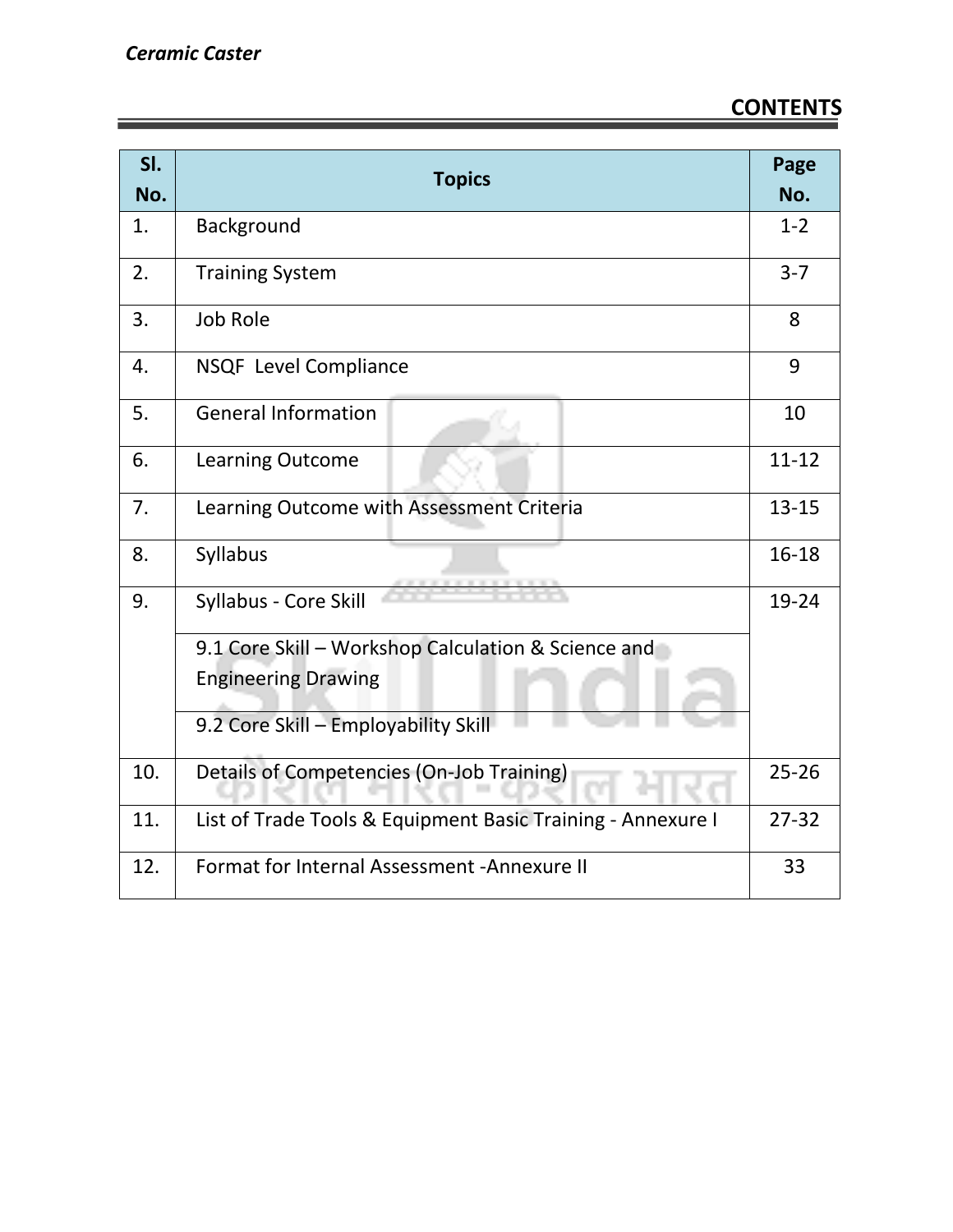#### **1.1 Apprenticeship Training Scheme under Apprentice Act 1961**

The Apprentices Act, 1961 was enacted with the objective of regulating the programme of training of apprentices in the industry by utilizing the facilities available therein for imparting on-the-job training. The Act makes it obligatory for employers in specified industries to engage apprentices in designated trades to impart Apprenticeship Training on the job in industry to school leavers and person having National Trade Certificate(ITI pass-outs) issued by National Council for Vocational Training (NCVT) to develop skilled manpower for the industry**.** There are four categories of apprentices namely**; trade apprentice, graduate, technician and technician (vocational) apprentices.** 

Qualifications and period of apprenticeship training of **trade apprentices** vary from trade to trade. The apprenticeship training for trade apprentices consists of basic training followed by practical training. At the end of the training, the apprentices are required to appear in a trade test conducted by NCVT and those successful in the trade tests are awarded the National Apprenticeship Certificate.

The period of apprenticeship training for graduate (engineers), technician (diploma holders and technician (vocational) apprentices is one year. Certificates are awarded on completion of training by the Department of Education, Ministry of Human Resource Development.

#### **1.2 Changes in Industrial Scenario**

Recently we have seen huge changes in the Indian industry. The Indian Industry registered an impressive growth during the last decade and half. The number of industries in India have increased manifold in the last fifteen years especially in services and manufacturing sectors. It has been realized that India would become a prosperous and a modern state by raising skill levels, including by engaging a larger proportion of apprentices, will be critical to success; as will stronger collaboration between industry and the trainees to ensure the supply of skilled workforce and drive development through employment. Various initiatives to build up an adequate infrastructure for rapid industrialization and improve the industrial scenario in India have been taken.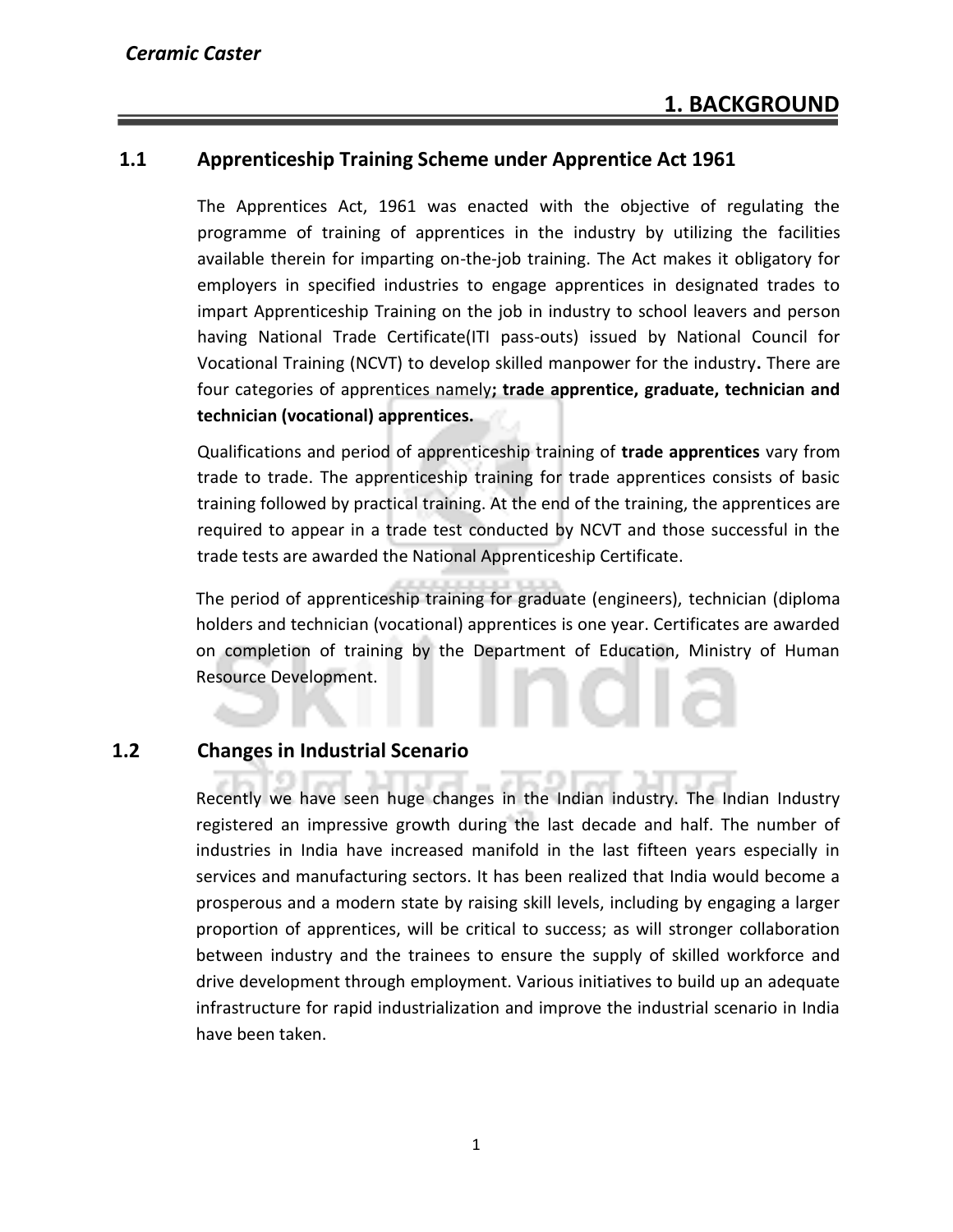#### **1.3 Reformation**

The Apprentices Act, 1961 has been amended and brought into effect from 22<sup>nd</sup> December, 2014 to make it more responsive to industry and youth. Key amendments are as given below:

- Prescription of number of apprentices to be engaged at establishment level instead of trade-wise.
- Establishment can also engage apprentices in optional trades which are not designated, with the discretion of entry level qualification and syllabus.
- Scope has been extended also to non-engineering occupations.
- Establishments have been permitted to outsource basic training in an institute of their choice.
- The burden of compliance on industry has been reduced significantly.

,,,,,,,,,,,,

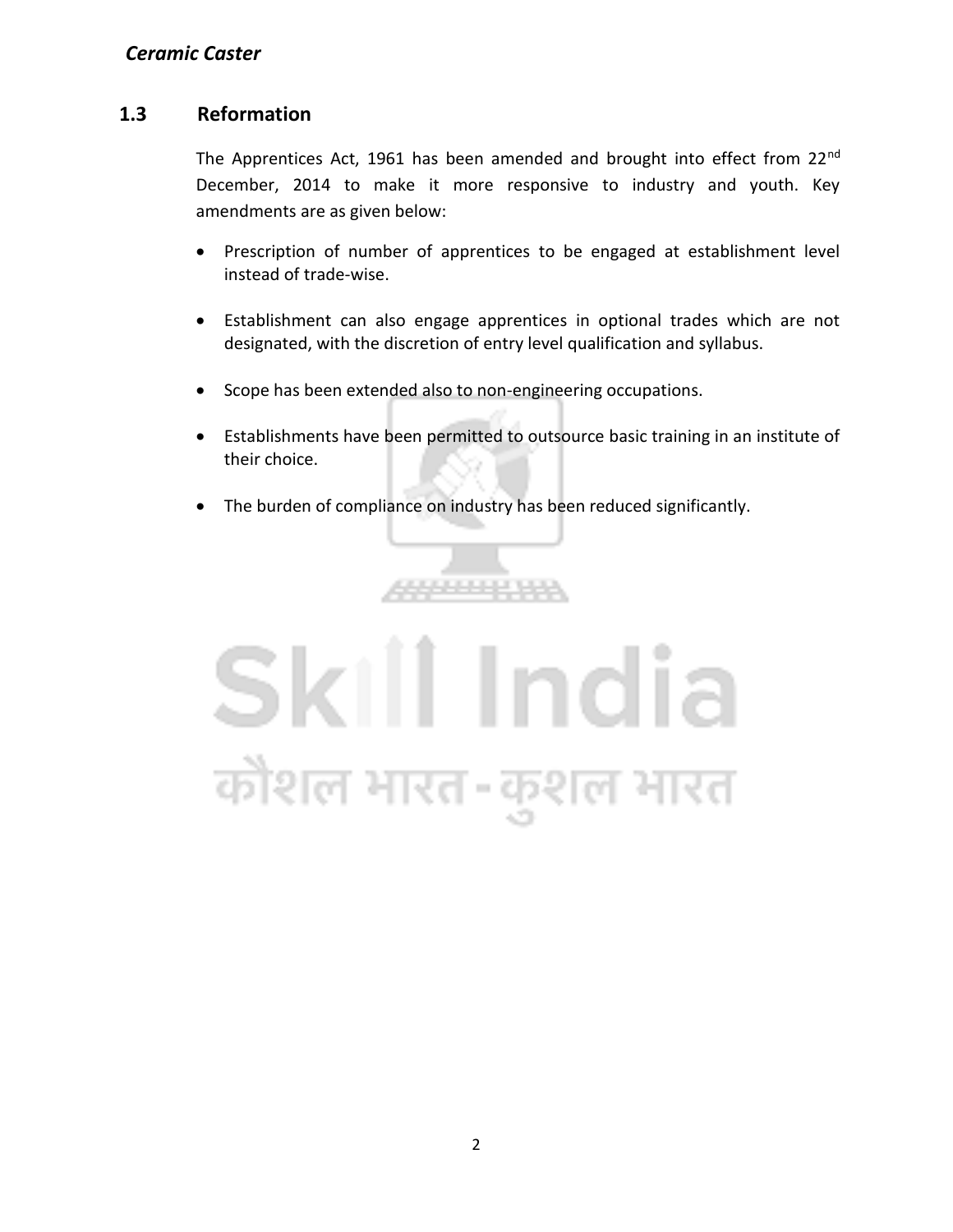### **2. TRAINING SYSTEM**

#### **2.1 GENERAL**

Directorate General of Training (DGT) under Ministry of Skill Development & Entrepreneurship offers range of vocational training courses catering to the need of different sectors of economy/ Labour market. The vocational training programmes are delivered under aegis of National Council of Vocational Training (NCVT). Craftsman Training Scheme (CTS) and Apprenticeship Training Scheme (ATS) are two pioneer programmes of NCVT for propagating vocational training.

Ceramic caster trade under ATS is one of the most popular courses delivered nationwide through different industries. The course is of 01 year + 03months (01 Block of 15 months duration including basic training) duration. It mainly consists of Domain area and Core area. In the Domain area Trade Theory & Practical impart professional - skills and knowledge, while Core area - Workshop Calculation and science, Engineering Drawing and Employability Skills imparts requisite core skills & knowledge and life skills. After passing out the training programme, the trainee is being awarded National Apprenticeship Certificate (NAC) by NCVT having worldwide recognition.

#### **Broadly candidates need to demonstrate that they are able to:**

• Read & interpret technical parameters/document, plan and organize work processes, identify necessary materials and tools;

فيتنزلني فتنزع والماردان

- Perform task with due consideration to safety rules, accident prevention regulations and environmental protection stipulations;
- Apply professional skill, knowledge, core skills & employability skills while performing jobs and solve problem during execution.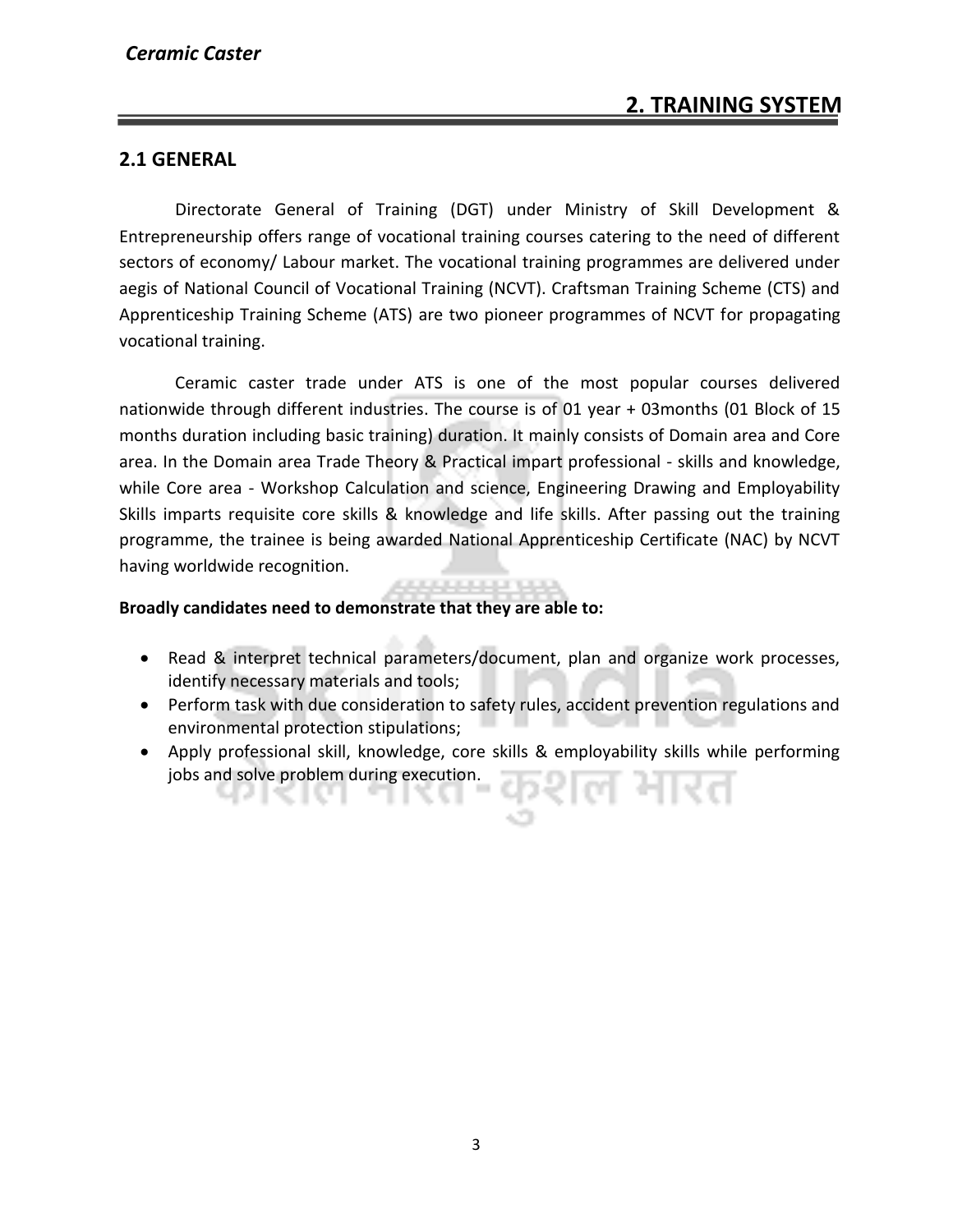#### **2.2 CAREER PROGRESSION PATHWAYS**:

• Indicative pathways for vertical mobility.



#### **2.3 COURSE STRUCTURE:**

Table below depicts the distribution of training hours across various course elements during a period of one year (*Basic Training and On-Job Training*): -

#### **Total training duration details: -**

| Time<br>(in months)                              | $1 - 3$ | $4 - 15$    |
|--------------------------------------------------|---------|-------------|
| <b>Basic Training</b>                            | Block-I | -----       |
| <b>Practical Training</b><br>(On - job training) | ----    | $Block - I$ |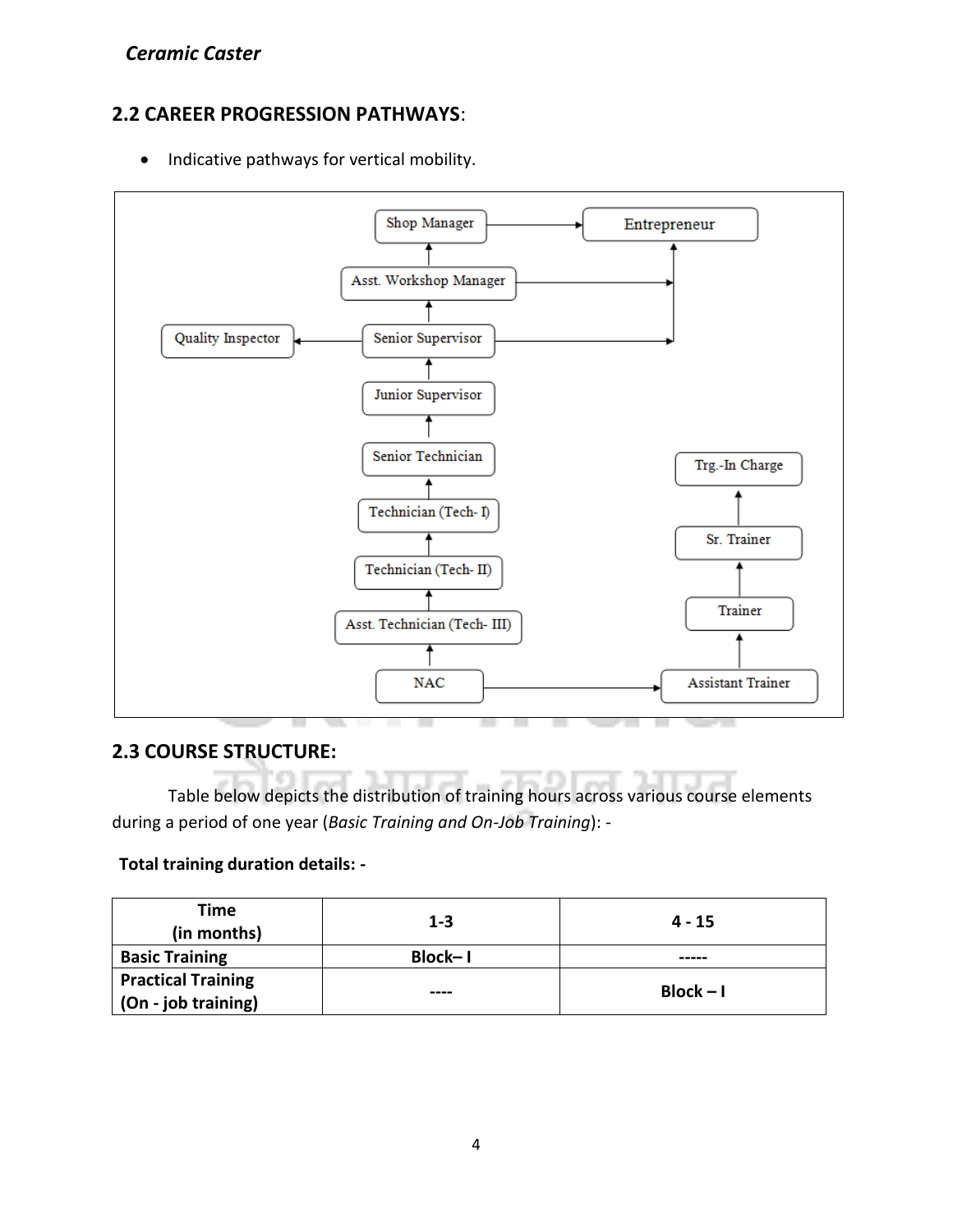#### **A. Basic Training**

For 02 yrs. course (Engg.) :-(**Total 06 months:** 03 months in 1<sup>st</sup>yr. + 03 months in 2<sup>nd</sup> yr.) For 01 yr. course (Engg.) :-(Total 03 months: 03 months in 1<sup>st</sup> yr.)

| S No. | <b>Course Element</b>                        | <b>Total Notional Training Hours</b> |                      |
|-------|----------------------------------------------|--------------------------------------|----------------------|
|       |                                              | For 02 Yrs.<br>course                | For 01 Yr.<br>course |
| 1.    | Professional Skill (Trade Practical)         | 550                                  | 275                  |
| 2.    | Professional Knowledge (Trade Theory)        | 240                                  | 120                  |
| 3.    | <b>Workshop Calculation &amp; Science</b>    | 40                                   | 20                   |
| 4.    | <b>Engineering Drawing</b>                   | 60                                   | 30                   |
| 5.    | <b>Employability Skills</b>                  | 110                                  | 55                   |
|       | <b>Total (Including internal assessment)</b> | 1000                                 | 500                  |

#### **B. On-Job Training:-**

For 02 yrs. Course (Engg.) :- (**Total 18 months:** 09 months in 1<sup>st</sup> yr. + 09 months in 2<sup>nd</sup> yr.)

Notional Training Hours for On-Job Training: 3120 Hrs.

For 01 yr. course (Engg.) :-( **Total 12 months**)

Notional Training Hours for On-Job Training: 2080 Hrs.

#### **C. Total training hours:-**

| <b>Duration</b>    | <b>Basic Training</b> | <b>On-Job Training</b> | Total     |
|--------------------|-----------------------|------------------------|-----------|
| For 02 yrs. course | 1000 hrs.             | 3120 hrs.              | 4120 hrs. |
| (Engg.)            |                       |                        |           |
| For 01 yr. course  | 500 hrs.              | 2080 hrs.              | 2580 hrs. |
| (Engg.)            |                       |                        |           |

#### **2.4 ASSESSMENT & CERTIFICATION:**

The trainee will be tested for his skill, knowledge and attitude during the period of course and at the end of the training programme as notified by Govt of India from time to time. The Employability skills will be tested in first two semesters only.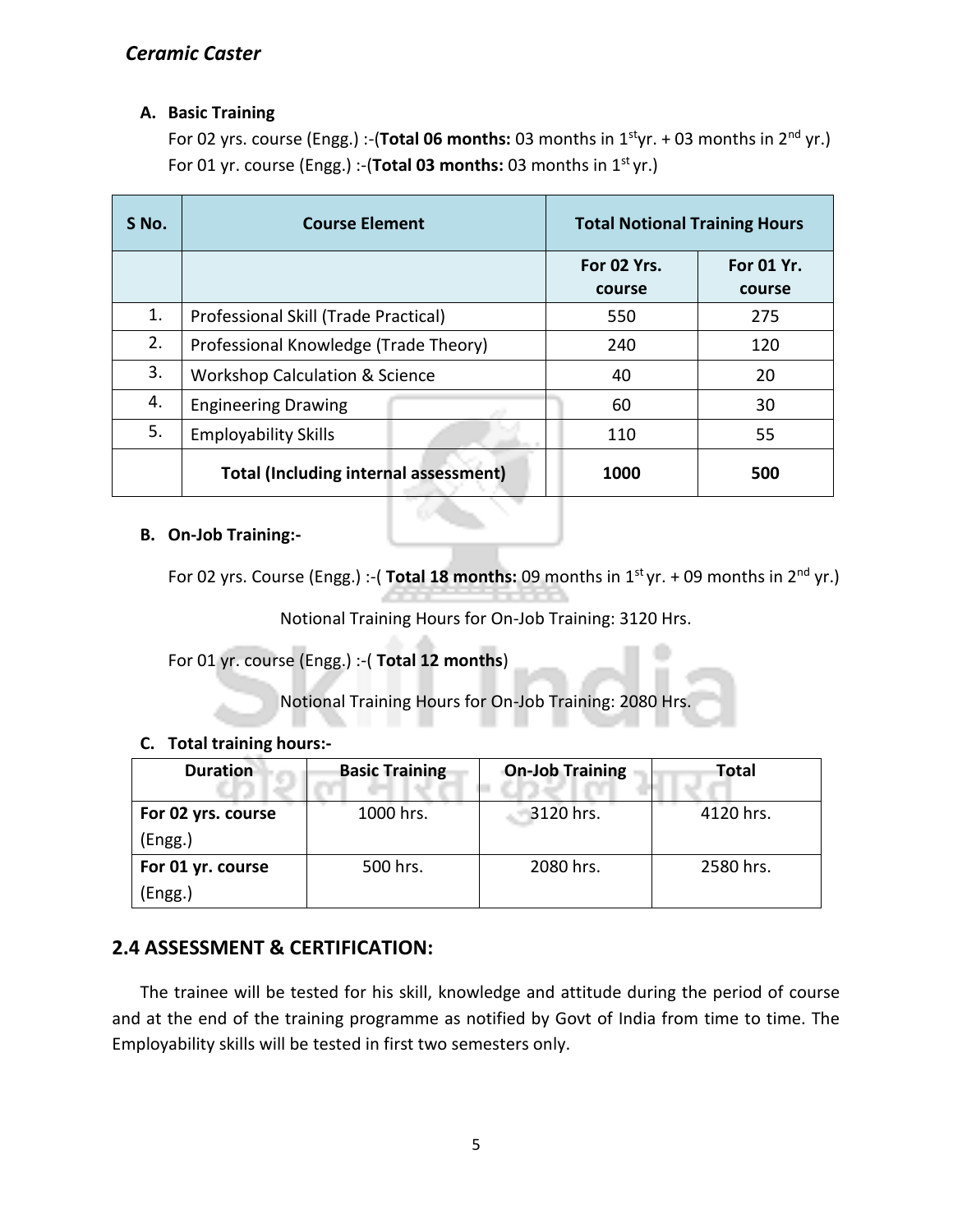a) The **Internal assessment** during the period of training will be done by **Formative assessment method** by testing for assessment criteria listed against learning outcomes. The training institute have to maintain individual *trainee portfolio* as detailed in assessment guideline. The marks of internal assessment will be as per the template (Annexure – II).

b) The final assessment will be in the form of summative assessment method. The All India Trade Test for awarding NAC will be conducted by NCVT on completion of course as per guideline of Govt of India. The pattern and marking structure is being notified by govt of India from time to time. **The learning outcome and assessment criteria will be basis for setting question papers for final assessment. The examiner during final examination will also check**  individual trainee's profile as detailed in assessment guideline before giving marks for practical examination.

#### **2.4.1 PASS REGULATION**

The minimum pass percent for Practical is 60% & minimum pass percent for Theory subjects 40%. The candidate pass in each subject conducted under all India trade test.

#### **2.4.2 ASSESSMENT GUIDELINE**

Appropriate arrangements should be made to ensure that there will be no artificial barriers to assessment. The nature of special needs should be taken into account while undertaking assessment. Due consideration should be given while assessing for team work, avoidance/reduction of scrap/wastage and disposal of scarp/wastage as per procedure, behavioral attitude, sensitivity to environment and regularity in training. The sensitivity towards OSHE and self-learning attitude are to be considered while assessing competency.

Assessment will be evidence based comprising the following:

- Job carried out in labs/workshop
	- Record book/ daily diary
	- Answer sheet of assessment
	- Viva-voce
	- Progress chart
	- Attendance and punctuality
	- Assignment
	- Project work

Evidences of internal assessments are to be preserved until forthcoming semester examination for audit and verification by examination body. The following marking pattern to be adopted while assessing: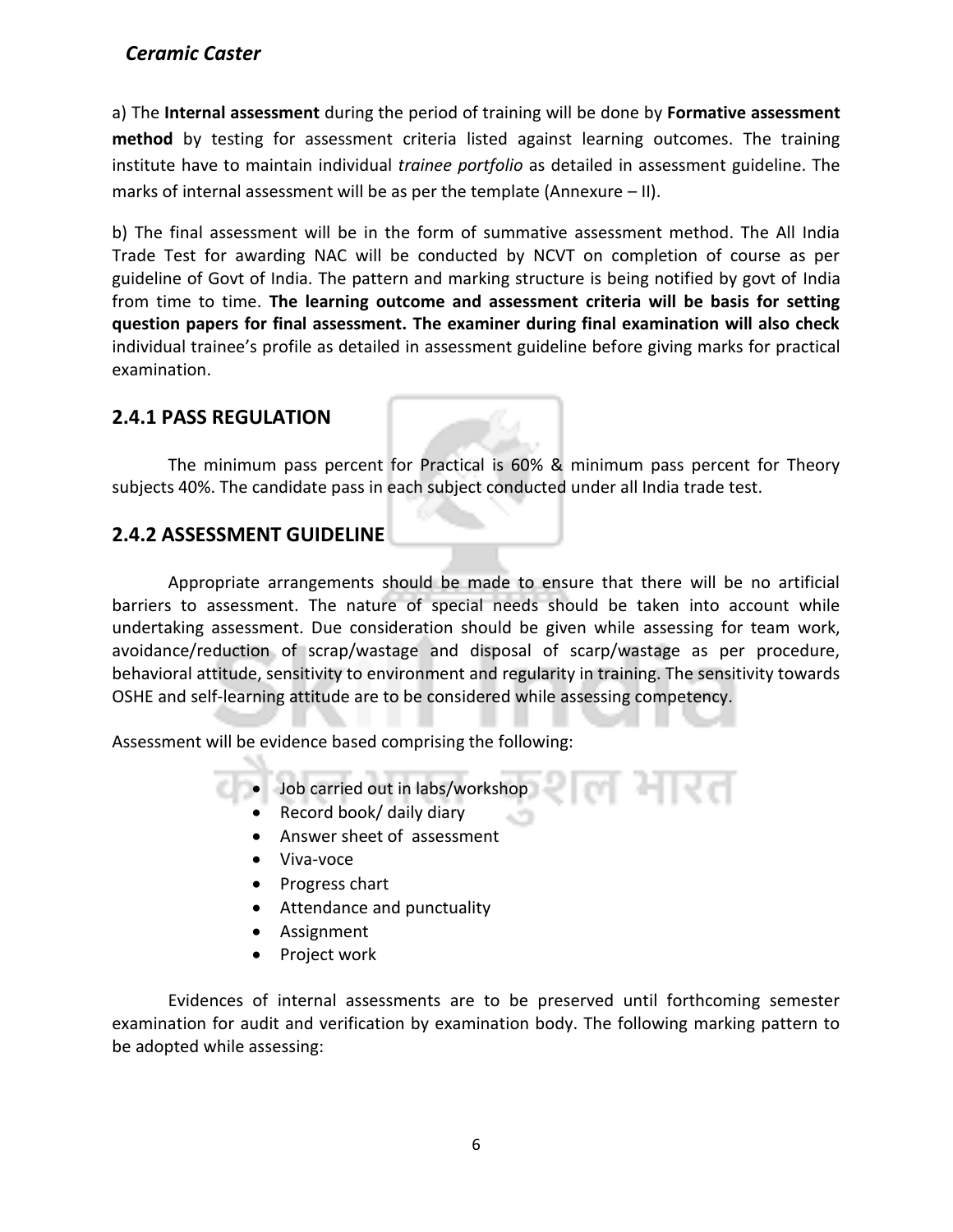| <b>Performance Level</b>                                                                                                                                                                                                                                                                                 | <b>Evidence</b>                                                                                                                                                                                                                                                                                                                                                                     |  |  |
|----------------------------------------------------------------------------------------------------------------------------------------------------------------------------------------------------------------------------------------------------------------------------------------------------------|-------------------------------------------------------------------------------------------------------------------------------------------------------------------------------------------------------------------------------------------------------------------------------------------------------------------------------------------------------------------------------------|--|--|
| (a) Weightage in the range of 60 -75% to be allotted during assessment                                                                                                                                                                                                                                   |                                                                                                                                                                                                                                                                                                                                                                                     |  |  |
| For performance in this grade, the<br>candidate with occasional guidance and<br>showing due regard for safety procedures<br>and practices, has produced work which<br>demonstrates<br>attainment<br>of<br>an<br>acceptable standard of craftsmanship.                                                    | • Demonstration of good skill in the use of<br>hand tools, machine tools and workshop<br>equipment<br>Below 70% tolerance dimension/accuracy<br>achieved while undertaking different work<br>with those demanded by the<br>component/job/set standards.<br>A fairly good level of neatness and<br>consistency in the finish<br>Occasional support in completing the<br>project/job. |  |  |
| (b)Weightage in the range of above75% - 90% to be allotted during assessment                                                                                                                                                                                                                             |                                                                                                                                                                                                                                                                                                                                                                                     |  |  |
| For this grade, the candidate, with little<br>guidance and showing due regard for<br>safety procedures and practices, has<br>produced work which<br>demonstrates<br>attainment of a reasonable standard of<br>craftsmanship.<br>(c) Weightage in the range of above 90% to be allotted during assessment | Good skill levels in the use of hand tools,<br>machine tools and workshop equipment<br>70-80% tolerance dimension/accuracy<br>achieved while undertaking different work<br>with those demanded by the<br>component/job/set standards.<br>A good level of neatness and consistency in<br>the finish<br>Little support in completing the project/job                                  |  |  |
| performance in this grade, the<br>For<br>candidate, with minimal or no support in<br>organization and execution and with due<br>regard for<br>safety procedures<br>and<br>practices, has produced work which<br>demonstrates attainment of a<br>high<br>standard of craftsmanship.                       | High skill levels in the use of hand tools,<br>machine tools and workshop equipment<br>Above 80% tolerance dimension/accuracy<br>achieved while undertaking different work<br>with those demanded by the<br>component/job/set standards.<br>A high level of neatness and consistency in<br>the finish.<br>Minimal or no support in completing the<br>project.                       |  |  |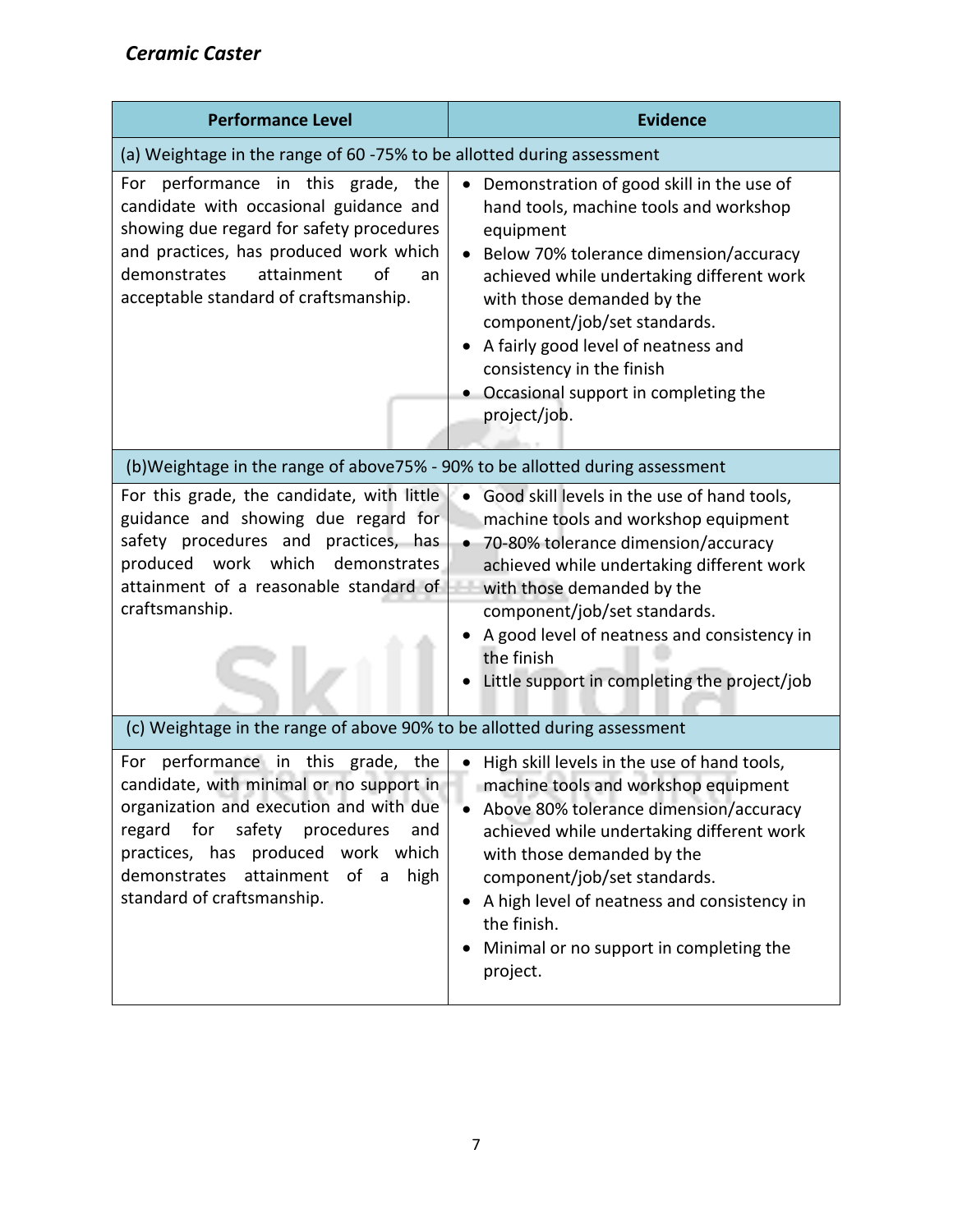#### **Brief description of Job roles:**

Ceramic caster; casts clay and porcelain wares like cups, bowls, pots, etc. by pouring slip (semiliquid clay) into plaster-of-Paris moulds. Selects moulds and cleans inside to remove dust and foreign matter; holds parts of mould together and ties around outer face with cord to prevent leakage of slip through joints; stirs slip thoroughly in container, adding water if necessary to obtain proper consistency; fills pitcher with slip and pours it into mould; pours excess slip from mould after shell of clay of required thickness has formed inside mould; places mould upside down to drip and dry; unties cord holding mould parts together, and removes partially dry molded ware; scrapes ware with knife like tool; smoothens it with wet sponge and places it on drying rack. May fix attachments to ware where required.

Plan and organize assigned work and detect & resolve issues during execution. Demonstrate possible solutions and agree tasks within the team. Communicate with required clarity and understand technical English. Sensitive to environment, self-learning and productivity.

Perform TPM (Total Production Management), TQM (Total Quality Management) and record keeping system.

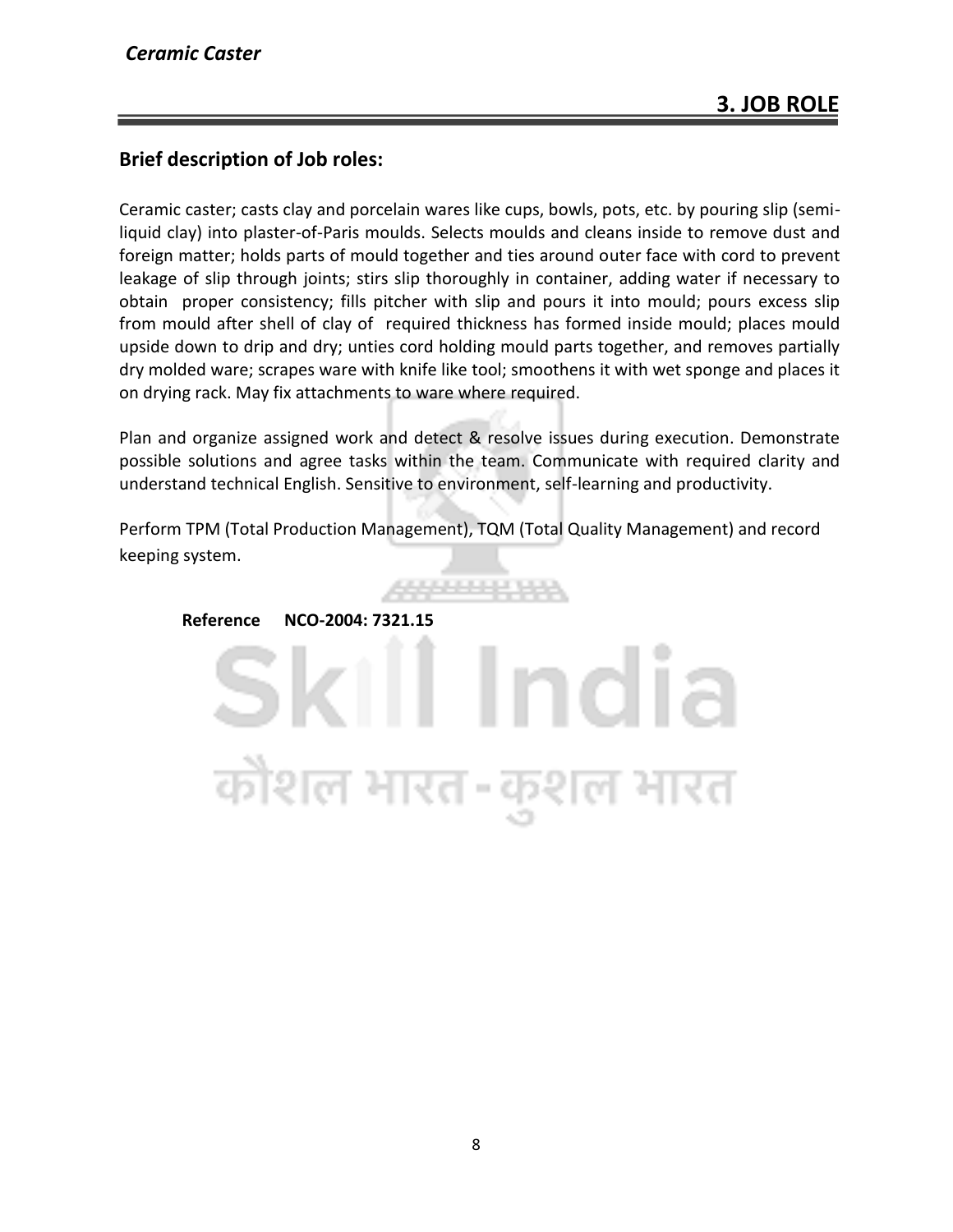### **4. NSQF LEVEL COMPLIANCE**

 $\Box$   $\Diamond$ 

NSQF level for Ceramic caster trade under ATS: **Level 3**

As per notification issued by Govt. of India dated- 27.12.2013 on National Skill Qualification Framework total 10 (Ten) Levels are defined.

Each level of the NSQF is associated with a set of descriptors made up of five outcome statements, which describe in general terms, the minimum knowledge, skills and attributes that a learner needs to acquire in order to be certified for that level.

Each level of the NSQF is described by a statement of learning outcomes in five domains, known as level descriptors. These five domains are:

- a. Process
- b. professional knowledge,
- c. professional skill,
- d. core skill and
- e. Responsibility.

The Broad Learning outcome of Ceramic caster trade under ATS mostly matches with the Level descriptor at Level 3.

The NSQF Level 3 descriptor is given below:

| <b>Level</b> | <b>Process</b><br><b>Required</b>                                                                                           | <b>Professional</b><br><b>Knowledge</b>                                          | <b>Professional</b><br><b>Skill</b>                                                                                                         | <b>Core Skill</b>                                                                                                                                                                                                                                    | <b>Responsibility</b>                                                             |
|--------------|-----------------------------------------------------------------------------------------------------------------------------|----------------------------------------------------------------------------------|---------------------------------------------------------------------------------------------------------------------------------------------|------------------------------------------------------------------------------------------------------------------------------------------------------------------------------------------------------------------------------------------------------|-----------------------------------------------------------------------------------|
| Level 3      | Person may<br>carry<br>out a job<br>which<br>may require<br>limited range<br>of activities<br>routine<br>and<br>predictable | Basic facts,<br>process and<br>principle<br>applied in<br>trade of<br>employment | <b>Recall and</b><br>demonstrate<br>practical<br>skill, routine<br>and $\blacksquare$<br>repetitive in<br>narrow<br>range of<br>application | Communication Under close<br>written and<br>oral, with<br>minimum<br>required clarity,<br>of basic<br>skill<br>arithmetic and<br>algebraic<br>principles,<br>person al<br>banking, basic<br>understanding<br>of social and<br>natural<br>environment | supervision<br>Some<br>Responsibility<br>for own<br>work within<br>defined limit. |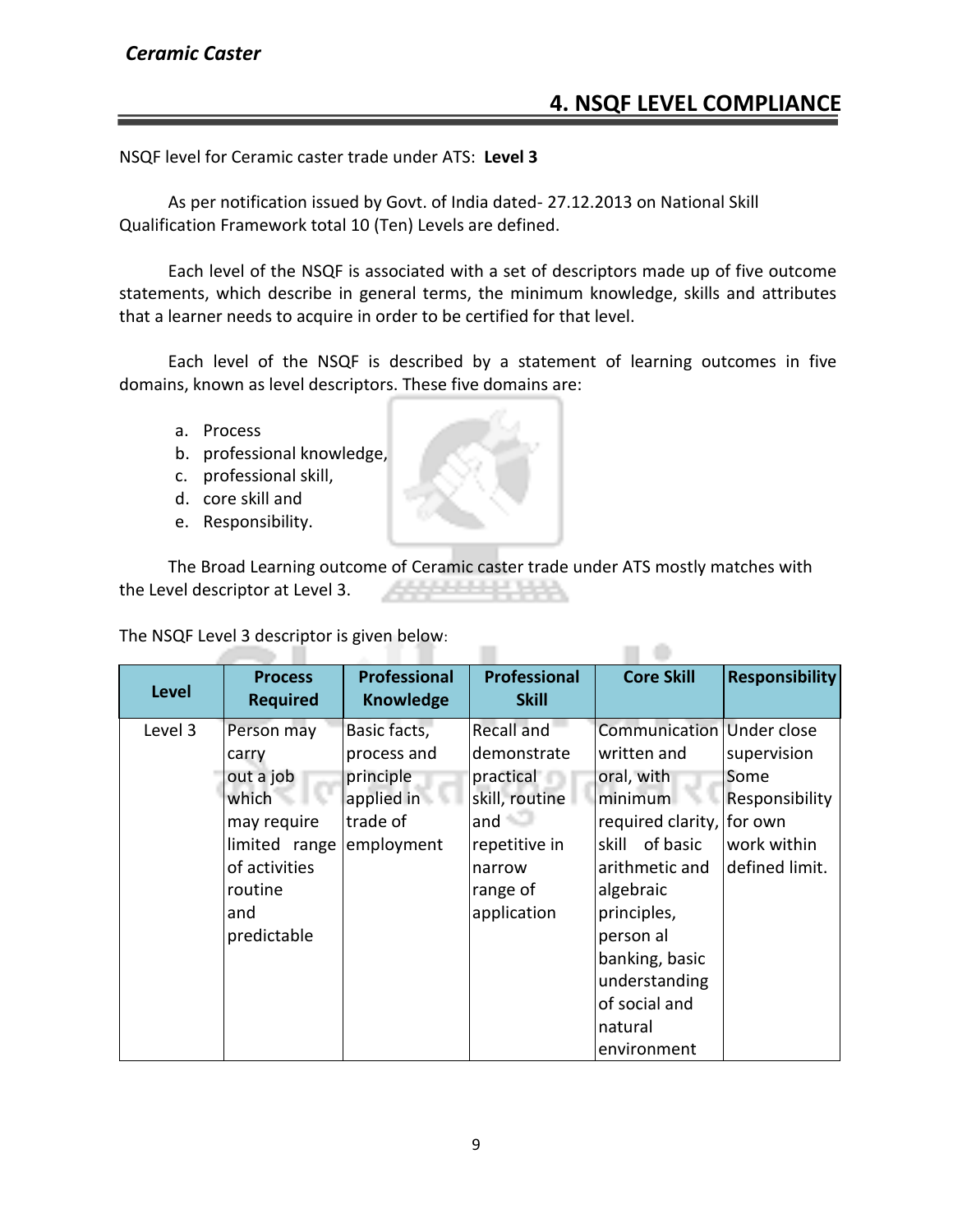## **5. GENERAL INFORMATION**

| Name of the Trade                                                                          | <b>CERAMIC CASTER</b>                                                                                                                                                                           |  |
|--------------------------------------------------------------------------------------------|-------------------------------------------------------------------------------------------------------------------------------------------------------------------------------------------------|--|
| <b>NCO - 2015</b>                                                                          | NCO-2004:7321.15                                                                                                                                                                                |  |
| <b>NSQF Level</b>                                                                          | Level $-3$                                                                                                                                                                                      |  |
| <b>Duration of Apprenticeship</b><br><b>Training</b><br>(Basic Training + On-Job Training) | 3 months + One year (01 Block of 15 months duration<br>including basic training).                                                                                                               |  |
| <b>Duration of Basic Training</b>                                                          | a) Block $-I$ : 3 months<br><b>Total duration of Basic Training: 3 months</b>                                                                                                                   |  |
| <b>Duration of On-Job Training</b>                                                         | a) Block-I: 12 months<br><b>Total duration of Practical Training: 12 months</b>                                                                                                                 |  |
| <b>Entry Qualification</b>                                                                 | 8th class passed.                                                                                                                                                                               |  |
| <b>Selection of Apprenticeship</b>                                                         | The apprentices will be selected as per Apprenticeship Act<br>amended time to time.                                                                                                             |  |
| <b>Instructors Qualification for</b><br><b>Basic Training</b>                              | As per ITI instructors qualifications as amended time to time<br>for the specific trade.                                                                                                        |  |
| Examination                                                                                | The internal examination/assessment will be held on<br>completion of each block.<br>Final examination for all subjects will be held at the end of<br>course and same will be conducted by NCVT. |  |
| <b>Rebate to Ex-ITI Trainees</b>                                                           | <b>NA</b>                                                                                                                                                                                       |  |
| <b>CTS trades eligible for</b><br><b>Ceramic Caster</b><br>Apprenticeship                  | ΝA                                                                                                                                                                                              |  |

#### *Note:*

- *Industry may impart training as per above time schedule for different block, however this is not fixed. The industry may adjust the duration of training considering the fact that all the components under the syllabus must be covered. However the flexibility should be given keeping in view that no safety aspects is compromised.*
- *For imparting Basic Training the industry to tie-up with ITIs having such specific trade and affiliated to NCVT.*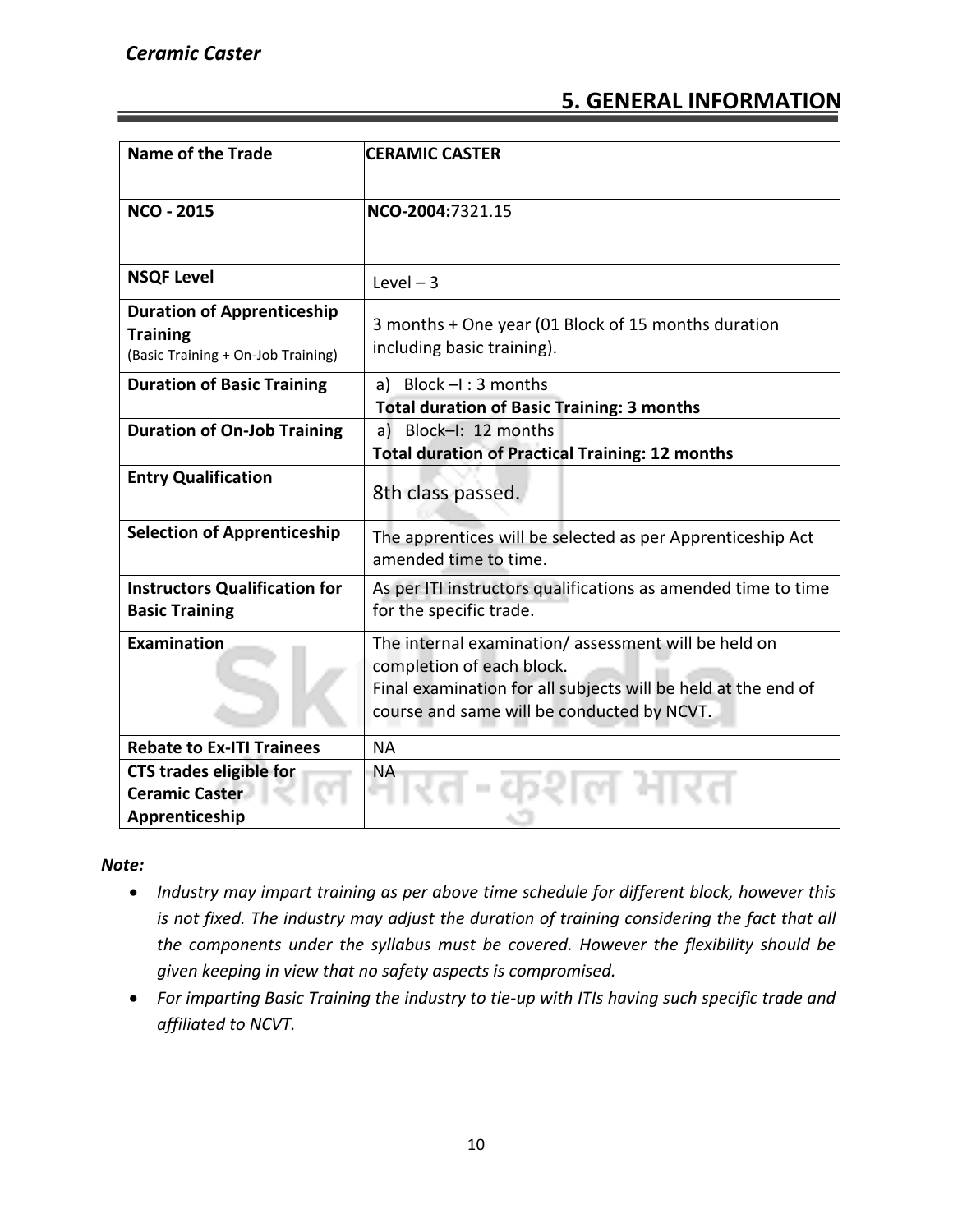#### **6.1 GENERIC LEARNING OUTCOME**

The following are minimum broad Common Occupational Skills/ Generic Learning Outcome after completion of the Ceramic Caster course of 01 year + 03 months duration under ATS.

#### **Block I:-**

- 1. Recognize & comply safe working practices, environment regulation and housekeeping.
- 2. Understand and explain different mathematical calculation & science in the field of study including basic electrical. *[Different mathematical calculation & science -Work, Power & Energy, Geometry & Mensuration, Heat & Temperature, Levers & Simple machine, graph, Centre of gravity, Power transmission, Pressure]*
- 3. Interpret specifications, different engineering drawing and apply for different application in the field of work. *[Different engineering drawing-Geometrical construction, Dimensioning, Layout, Method of representation, Symbol, scales, Different Projections, Assembly drawing, Sectional views, Estimation of material, Electrical & electronic symbol]* 4444444444
- 4. Select and ascertain measuring instrument and measure dimension of components and record data.
- 5. Explain the concept in productivity, quality tools, and labour welfare legislation and apply such in day to day work to improve productivity & quality.
- 6. Explain energy conservation, global warming and pollution and contribute in day to day work by optimally using available resources.
- 7. Explain personnel finance, entrepreneurship and manage/organize related task in day to day work for personal & societal growth.
- 8. Plan and organize the work related to the occupation.

#### **6.2 SPECIFIC LEARNING OUTCOME**

#### $Block - I$

- 1. Safety and best practices/Basic Industrial Culture (5S, KAIZEN, etc.)
- 2. Prepare different types of documentation as per industrial need by different methods of recording information.
- 3. Explain on Deflocenlation and setting.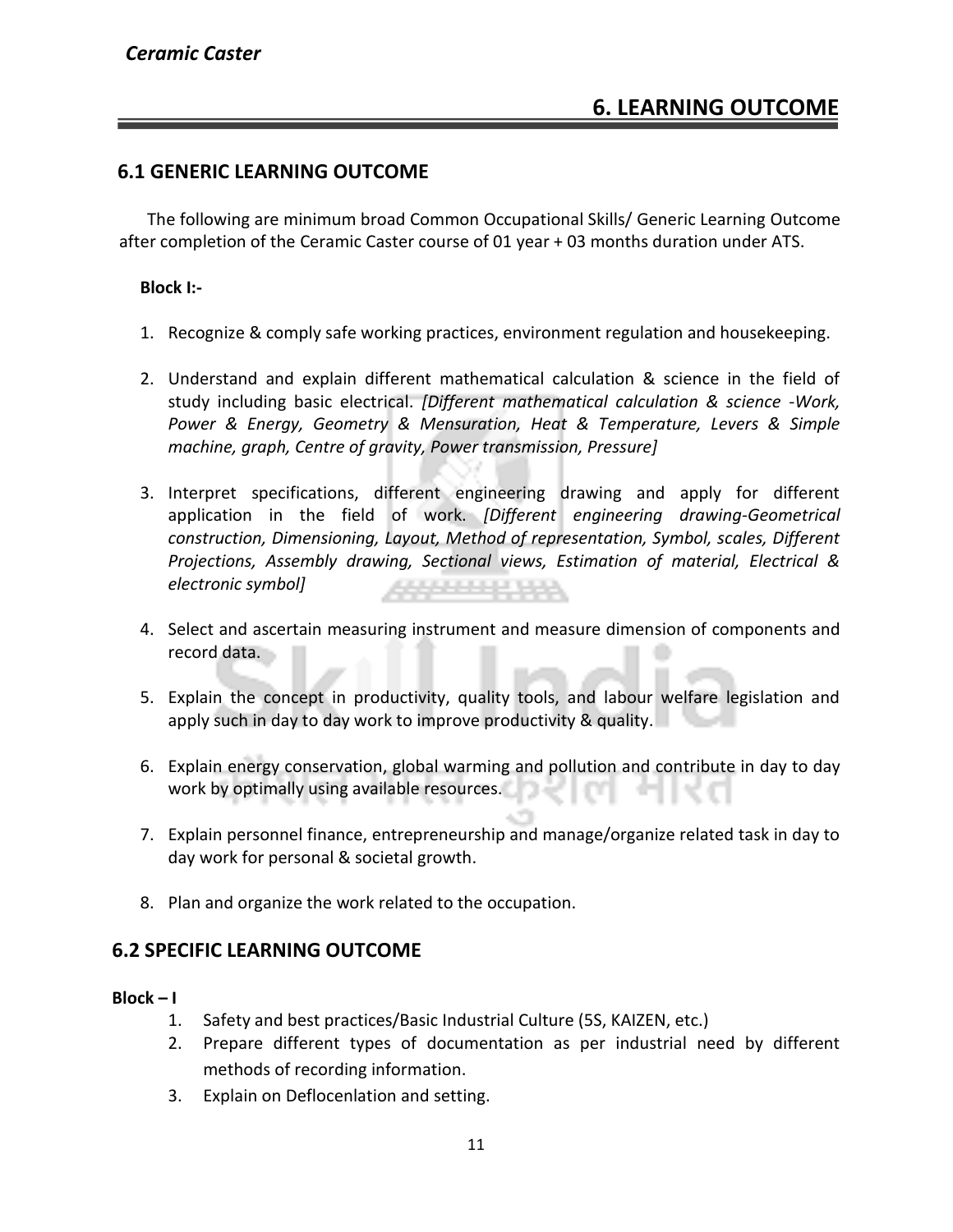- 4. Explain on casting process.
- 5. Explain on Plaster Making-economy in the use of Plaster.
- 6. Classification of different ceramic wares according to body, namely, Terracotta, stoneware, E'ware, Semi-porcelain, Porcelain, Bone china, Vitreous China etc
- 7. Identify raw materials without use of sophisticated instruments.
- 8. Examine various parts of machine for ceramic slip house and casting slip, namely Ball mill, Bungers, Diaphragm Pump Fitter Press, De-airing Pug Mill, Magnets etc.
- 9. Preparation of casting slip with deflocculating agent like Sodium Silicate, Sodium Carbonate, etc.
- 10. Study the casting rate with different age of moulds: (a)Study the density-pint weight, specific gravity, flow properties, contents of bobbles.

(b) Age of curing.

- 11. Examine various faults in casting:-
	- (a) Flabby casting (f) Variation of casting weight
	- (b) Pin holding  $(g)$  Bubble formation in casting slip

- (c) Cracking
- (d) Wreathing
- (e) Proportionate shrinkage
- 12. Explain on Development of Strength of Plaster.
- 13. Test the Casting slip Viscosity, Pint- weight, PH value, etc.
- 14. Explain on Strength vs. Thickness.
- 15. Rectify the defects of the casting slip by thickening, corrective additions, P H control, etc.
- 16. Practice in Drain Casting, solid Casting and Pressure Casting Tea set, Dinner Set Artistic Toys, sanitary- ware, Insulators , etc.
- 17. Practice the uses of casting Tools.
- 18. Join and finishing of the cast wares.
- 19. Perform TPM (Total Production Management), TQM (Total Quality Management) and record keeping system.

*NOTE: Learning outcomes are reflection of total competencies of a trainee and assessment will be carried out as per assessment criteria.*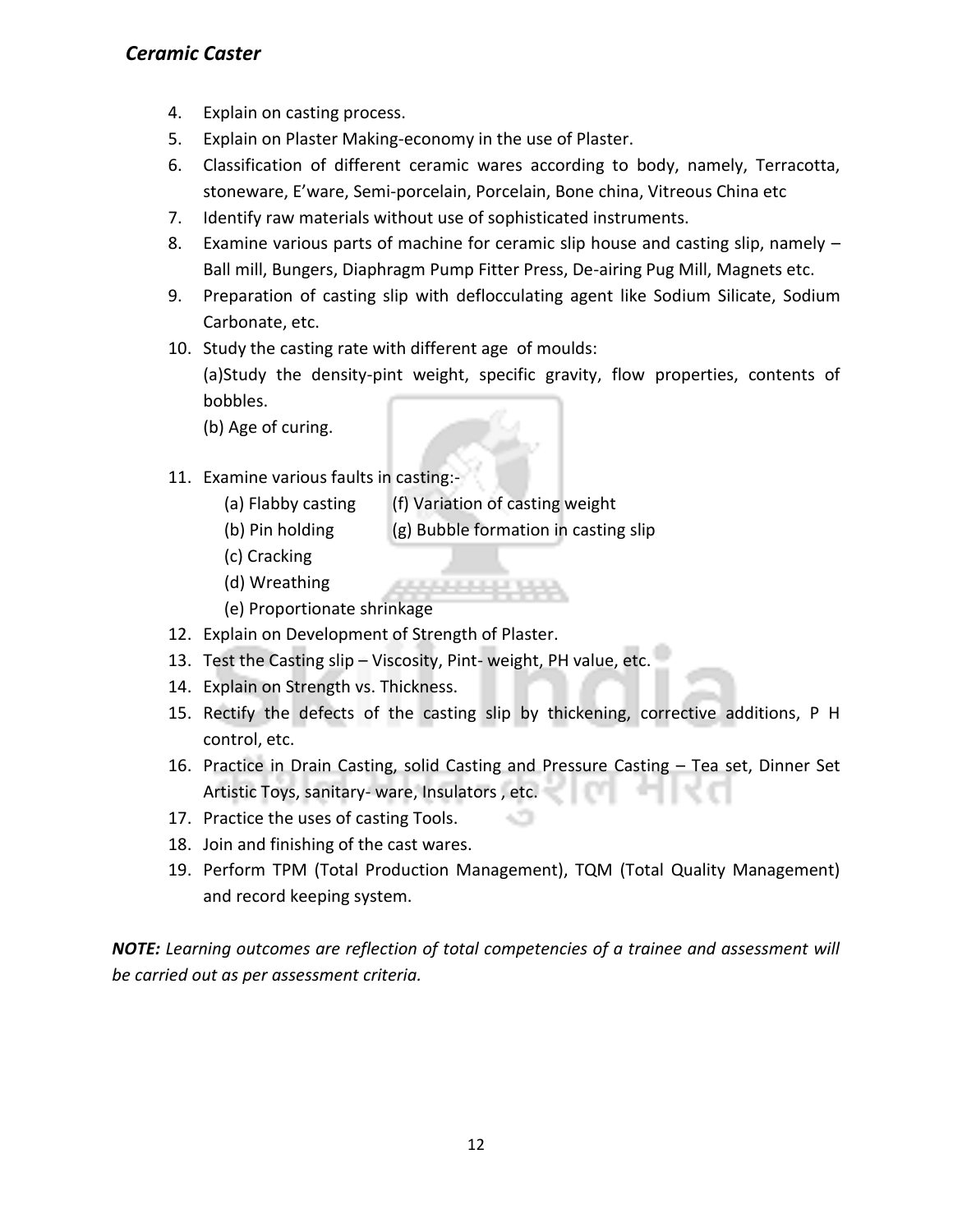## **7. LEARNING OUTCOME WITH ASSESSMENT CRITERIA**

|                                                                                | <b>GENERIC LEARNING OUTCOME</b>                                                                                                                                                                                    |
|--------------------------------------------------------------------------------|--------------------------------------------------------------------------------------------------------------------------------------------------------------------------------------------------------------------|
| <b>LEARNING OUTCOMES</b>                                                       | <b>ASSESSMENT CRITERIA</b>                                                                                                                                                                                         |
| 1. Recognize & comply safe<br>working practices,<br>environment regulation and | 1.1<br>Follow and maintain procedures to achieve a safe<br>working environment in line with occupational<br>health and safety regulations and requirements.                                                        |
| housekeeping.                                                                  | 1.2<br>and<br>all<br>unsafe<br>Recognize<br>report<br>situations<br>according to site policy.                                                                                                                      |
|                                                                                | 1.3<br>Identify and take necessary precautions on fire<br>and safety hazards and report according to site<br>policy and procedures.                                                                                |
|                                                                                | handle and<br>1.4<br>Identify,<br>off<br>store<br>dispose<br>$\prime$<br>dangerous/unsalvageable goods and substances<br>according to site policy and procedures following<br>safety regulations and requirements. |
|                                                                                | Identify and observe site policies and procedures in<br>$1.5 -$<br>regard to illness or accident.                                                                                                                  |
|                                                                                | 1.6<br>Identify safety alarms accurately.                                                                                                                                                                          |
|                                                                                | 1.7<br>Report supervisor/ Competent of authority in the<br>event of accident or sickness of any staff and record<br>accident details correctly according<br>to<br>site<br>accident/injury procedures.              |
|                                                                                | Identify and observe site evacuation procedures<br>1.8<br>according to site policy.<br>1.9<br>Identify Personal Productive Equipment (PPE) and                                                                     |
|                                                                                | use the same as per related working environment.                                                                                                                                                                   |
|                                                                                | 1.10<br>Identify basic first aid and use them under different<br>circumstances.                                                                                                                                    |
|                                                                                | 1.11<br>Identify different fire extinguisher and use the same<br>as per requirement.                                                                                                                               |
|                                                                                | 1.12<br>Identify environmental pollution & contribute to<br>avoidance of same.                                                                                                                                     |
|                                                                                | 1.13<br>Take opportunities to use energy and materials in<br>an environmentally friendly manner                                                                                                                    |
|                                                                                | 1.14<br>Avoid waste and dispose waste as per procedure                                                                                                                                                             |
|                                                                                | 1.15<br>Recognize different components of 5S and apply the<br>same in the working environment.                                                                                                                     |
|                                                                                |                                                                                                                                                                                                                    |
| Understand,<br>2.<br>explain                                                   | Explain concept of basic science related to the field<br>2.1                                                                                                                                                       |
| different<br>mathematical                                                      | such as Material science, Mass, weight, density,                                                                                                                                                                   |
| calculation & science in the<br>field of study including basic                 | speed, velocity, heat & temperature, force, motion,<br>pressure, heat treatment, centre of gravity, friction.                                                                                                      |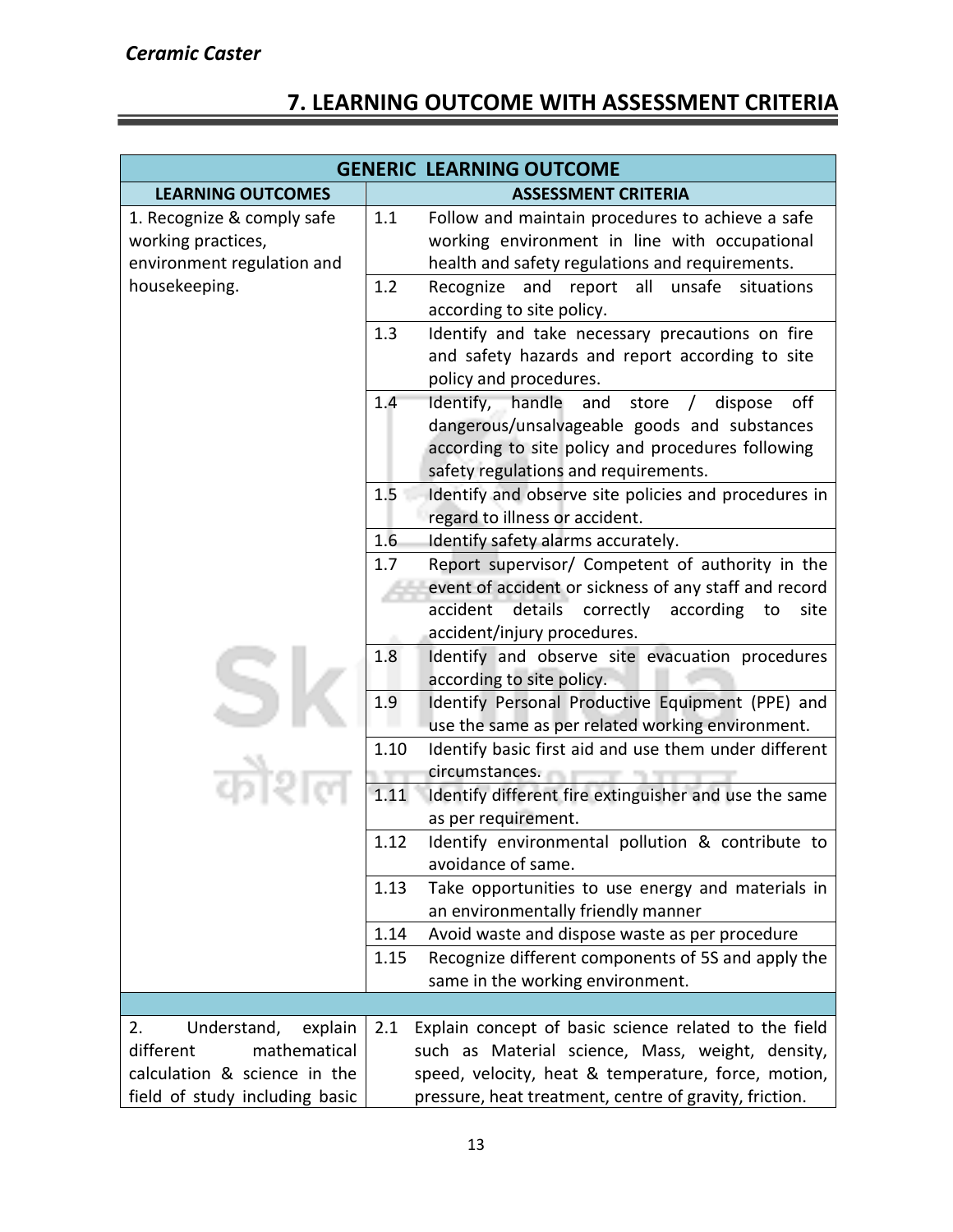| electrical and                                                   | 2.2<br>Measure dimensions as per drawing                                                   |
|------------------------------------------------------------------|--------------------------------------------------------------------------------------------|
| apply<br>in<br>day<br>to<br>day                                  | 2.3<br>scale/<br>Use<br>tapes<br>to<br>for<br>fitting<br>measure<br>to                     |
| work.[Different mathematical                                     | specification.                                                                             |
| calculation & science -Work,                                     | Comply given tolerance.<br>2.4                                                             |
| Power & Energy, Algebra,                                         | 2.5<br>Prepare list of appropriate materials by interpreting                               |
| & Mensuration,<br>Geometry                                       | detail drawings and determine quantities of such                                           |
| Heat & Temperature, Levers                                       | materials.                                                                                 |
| & Simple machine, graph,                                         | 2.6<br>Ensure dimensional accuracy of assembly by using                                    |
| Centre of gravity, Power                                         | different instruments/gauges.<br>2.7<br>Explain basic electricity, insulation & earthing.  |
| transmission, Pressure]                                          |                                                                                            |
|                                                                  |                                                                                            |
|                                                                  |                                                                                            |
| Interpret specifications,<br>3.<br>different engineering drawing | 3.1 Read & interpret the information on drawings and<br>apply in executing practical work. |
| different<br>and<br>apply<br>for                                 | 3.2 Read & analyse the specification to ascertain the                                      |
| application in the field of                                      | material requirement, tools, and machining /assembly                                       |
| work. [Different engineering                                     | /maintenance parameters.                                                                   |
| drawing-Geometrical                                              | 3.3<br>Encounter drawings with missing/unspecified key                                     |
| construction,<br>Dimensioning,<br>Method<br>Layout,<br>οf        | information and make own calculations to fill in                                           |
| representation,<br>Symbol,                                       | missing dimension/parameters to carry out the work.                                        |
| scales, Different Projections,                                   |                                                                                            |
| Assembly drawing, Sectional                                      |                                                                                            |
| views, Estimation of material,                                   |                                                                                            |
| Electrical & electronic symbol]                                  |                                                                                            |
| 4. Select and ascertain                                          |                                                                                            |
| measuring instrument and                                         | 4.1 Select appropriate measuring instruments (as per tool<br>list).                        |
| measure dimension of                                             | 4.2 Ascertain the functionality & correctness of the                                       |
| components and record data.                                      | instrument.                                                                                |
|                                                                  | Measure dimension of the components & record data<br>4.3                                   |
|                                                                  | to analyse the with given drawing/measurement.                                             |
|                                                                  |                                                                                            |
| 5. Explain the concept in                                        | 5.1 Explain the concept of productivity and quality tools                                  |
| productivity, quality tools,<br>and labour welfare legislation   | and apply during execution of job.                                                         |
| and apply such in day to day                                     | 5.2 Understand the basic concept of labour welfare                                         |
| work to improve productivity                                     | legislation and adhere to responsibilities and remain<br>sensitive towards such laws.      |
| & quality.                                                       | Knows benefits guaranteed under various acts<br>5.3                                        |
|                                                                  |                                                                                            |
|                                                                  |                                                                                            |
| Explain<br>6.<br>energy                                          | 6.1 Explain the concept of energy conservation, global                                     |
| conservation, global warming                                     | warming, pollution and utilize the available recourses                                     |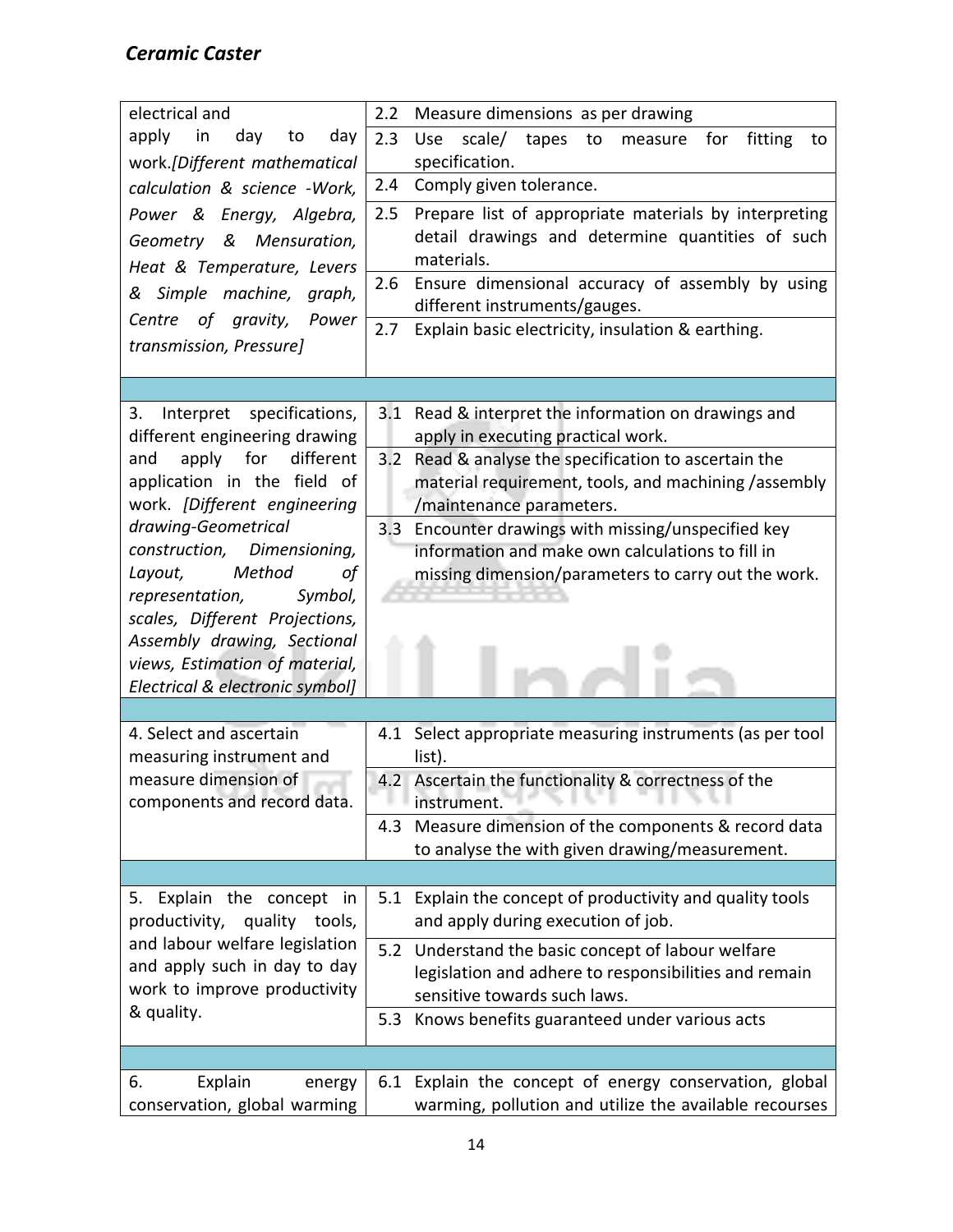| and pollution and contribute<br>day to day work<br>by<br>in<br>optimally using<br>available resources.        | optimally & remain sensitive to avoid environment<br>pollution.<br>Dispose waste following standard procedure.<br>6.2                                                                                                                                                                                                                    |  |  |
|---------------------------------------------------------------------------------------------------------------|------------------------------------------------------------------------------------------------------------------------------------------------------------------------------------------------------------------------------------------------------------------------------------------------------------------------------------------|--|--|
|                                                                                                               |                                                                                                                                                                                                                                                                                                                                          |  |  |
| 7. Explain personnel finance,                                                                                 | Explain personnel finance and entrepreneurship.<br>7.1                                                                                                                                                                                                                                                                                   |  |  |
| entrepreneurship and<br>manage/organize related task<br>in day to day work for<br>personal & societal growth. | Explain role of Various Schemes and Institutes for self-<br>7.2<br>employment i.e. DIC, SIDA, SISI, NSIC, SIDO, Idea for<br>financing/ non financing support agencies<br>to<br>familiarizes<br>Policies /Programmes<br>the<br>with<br>&<br>procedure & the available scheme.<br>7.3 Prepare Project report to become an entrepreneur for |  |  |
|                                                                                                               | submission to financial institutions.                                                                                                                                                                                                                                                                                                    |  |  |
|                                                                                                               |                                                                                                                                                                                                                                                                                                                                          |  |  |
| 8. Plan and organize the work<br>related to the occupation.                                                   | 8.1 Use documents, drawings and recognize hazards in<br>the work site.                                                                                                                                                                                                                                                                   |  |  |
|                                                                                                               | Plan workplace/assembly location with due<br>8.2<br>consideration to operational stipulation                                                                                                                                                                                                                                             |  |  |
|                                                                                                               | Communicate effectively with others and plan project<br>8.3<br>tasks <b>the community of the community</b>                                                                                                                                                                                                                               |  |  |
|                                                                                                               | 8.4 Assign roles and responsibilities of the co-trainees for                                                                                                                                                                                                                                                                             |  |  |
|                                                                                                               | execution of the task effectively and monitor the<br>same.                                                                                                                                                                                                                                                                               |  |  |
| <b>SPECIFIC OUTCOME</b>                                                                                       |                                                                                                                                                                                                                                                                                                                                          |  |  |
|                                                                                                               | <b>Block-I (Section:10 in the competency based curriculum)</b>                                                                                                                                                                                                                                                                           |  |  |

*Assessment Criteria i.e. the standard of performance, for each specific learning outcome mentioned under block – I (section: 10) must ensure that the trainee performs job that requires limited range of activities which are routine and predictable. Assessment criteria should broadly cover the aspect of Planning (Identify, ascertain, etc.); Execution (perform, illustration, etc. by applying basic methods, tools, materials and information 2) Knowledge of basic facts, process and principle applied in trade of employment3) Basic Mathematical Skills and Checking/ Testing to ensure functionality during the assessment of each outcome. The assessments parameters must also ascertain that the candidate is responsible for own work within defined limit.*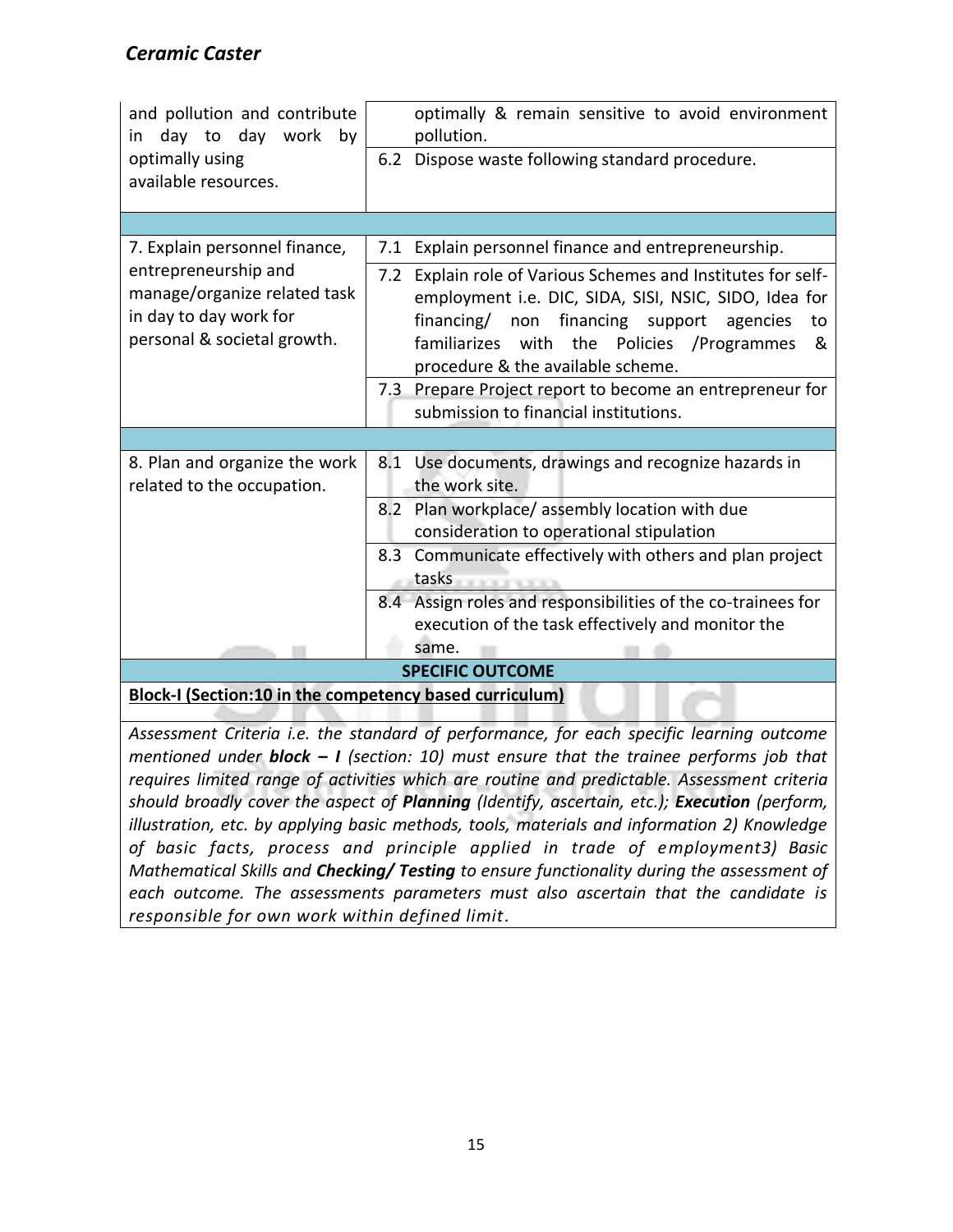### **BASIC TRAINING (Block – I) Duration: (03) Three Months**

| <b>Week</b><br>No. | <b>Professional Skills (Trade Practical)</b>     | <b>Professional Knowledge (Trade</b><br>Theory) |
|--------------------|--------------------------------------------------|-------------------------------------------------|
| $\mathbf{1}$       | Safety: - its importance, classification,        | Importance of safety and general                |
|                    | personal, general, workshop and job safety.      | precautions observed in the in the              |
|                    | Occupational health and safety.                  | industry/shop floor. All necessary              |
|                    | Basic injury prevention, Basic first aid, Hazard | guidance to be provided to the new              |
|                    | identification and avoidance, safety signs for   | comers to become familiar with the              |
|                    | Danger, Warning, caution & personal safety       | working of Institute system including           |
|                    | message.                                         | stores procedures.                              |
|                    | Preventive measures for electrical accidents     |                                                 |
|                    | & steps to be taken in such accidents.           | Introduction of First aid. Safety               |
|                    |                                                  | attitude development of the trainee             |
|                    | Importance of housekeeping & good shop           | by educating him to use Personal                |
|                    | floor practices.                                 | Protective Equipment (PPE).                     |
|                    | Disposal procedure of waste materials like       | Response to emergencies eg; power               |
|                    | cotton waste, metal chips/burrs etc.             | failure, fire, and system failure.              |
|                    | Fire& safety: Use of Fire extinguishers.         | Accidents-Definition types and                  |
|                    |                                                  | causes.                                         |
|                    |                                                  | First-Aid, nature and causes of injury          |
|                    |                                                  | and utilization of first-aid.                   |
|                    |                                                  |                                                 |
|                    | कोशल भार                                         | Introduction to 5S concept & its                |
|                    |                                                  | application.                                    |
|                    |                                                  | Fire: - Types, causes and prevention            |
|                    |                                                  | methods. Fire Extinguisher, its types.          |
|                    |                                                  | Global<br>warming<br>its<br>causes<br>and       |
|                    |                                                  | remedies.                                       |
|                    |                                                  | Industrial Waste its types, sources             |
|                    |                                                  | and waste Management.                           |
| $\overline{2}$     | Identification of common ceramic raw             | Different type of raw materials used            |
|                    | materials.                                       | in ceramic industries- China clays,             |
|                    | Familiarisation with the common tools &          | fire clays, ball clays, feldspar, quartz,       |
|                    | equipment.                                       | limestone, sillimanie, kyamite,                 |
|                    | Familiarisation with the common ceramic          | chemicals, colouring oxides etc.                |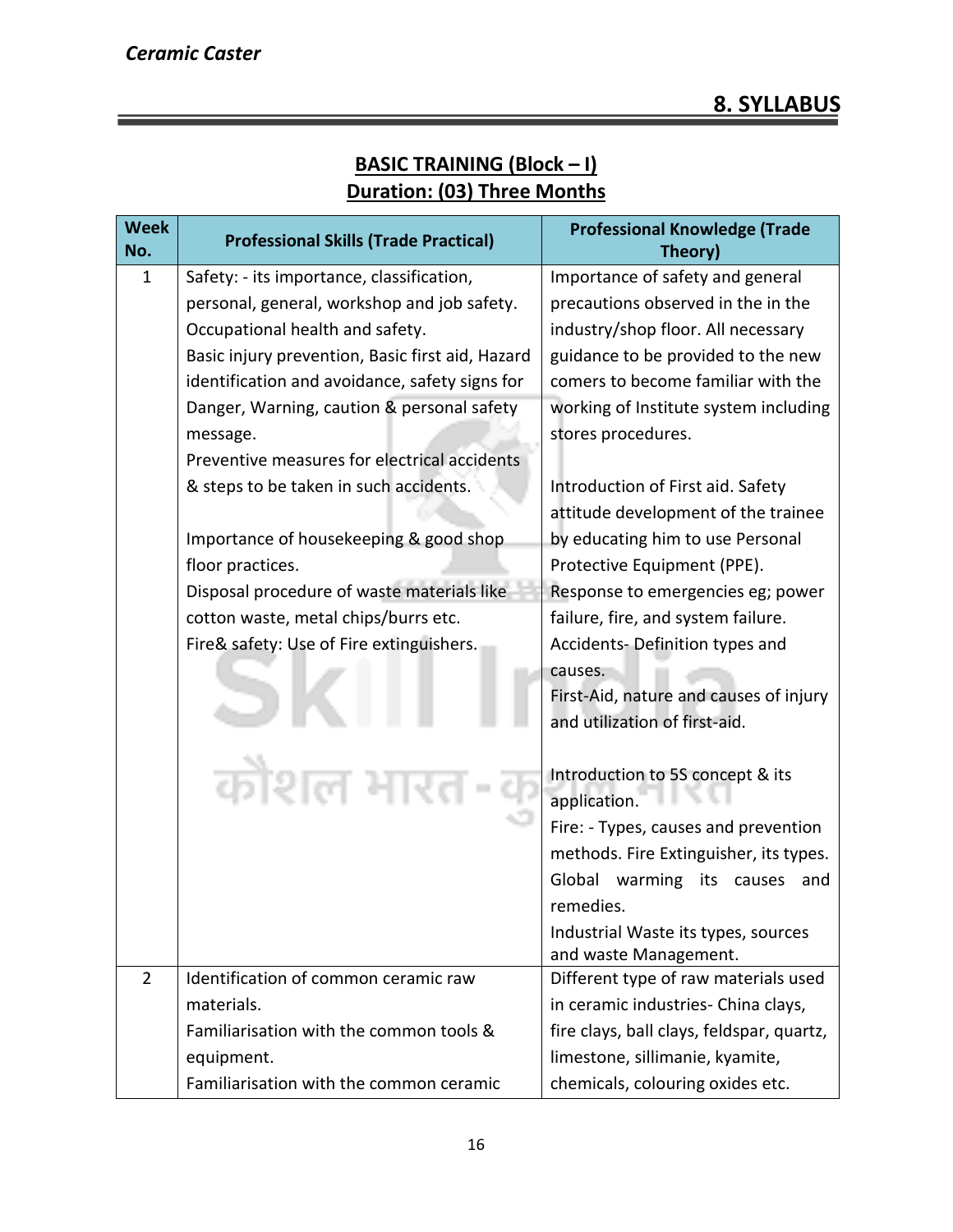|                | machineries, kilns and furnace etc.                         | Visual selection of the raw materials.                     |
|----------------|-------------------------------------------------------------|------------------------------------------------------------|
|                | Marking out from drawing using scales,                      |                                                            |
|                | dividers, Scribers etc.                                     | Classification of ceramic bodies:                          |
|                | Practice on the fundamental manufacturing                   | Common clays (terracotta),                                 |
|                | process of ceramic articles.                                | Stoneware. Earthenware Faiences,                           |
|                |                                                             | Semi-porcelain, Vitreous china,                            |
|                |                                                             | Hotel china, Bone china etc.                               |
|                |                                                             |                                                            |
| 3              | Maintenance of tool, cleaning, sharpening,                  | Basic Knowledge about functioning                          |
|                | protecting etc.                                             | of important machineries like Jaw                          |
|                | Making and use of templates.                                | crusher, Edge runner mill, Ball mill,                      |
|                | Fitting of studs and removal of broken ones,                | Blunger, Fitter pump and press.                            |
|                | fitting and replacement of dowels.                          | Basic Knowledge about functioning                          |
|                | Fitting of vee, flat and endless belts, jointing            | of important machineries like De-                          |
|                | of belts.                                                   | airing pug mill , Jigger & Jolly.                          |
|                |                                                             | Introduction of simple repair and                          |
|                |                                                             | maintenance of pumps and presses.                          |
|                |                                                             | Introduction to preventive                                 |
|                |                                                             | maintenance.                                               |
|                |                                                             |                                                            |
|                |                                                             |                                                            |
| 4              | Simple pipe fitting.                                        | Basic Knowledge about functioning                          |
|                | Fitting of guards and safety devices.                       | of important machineries like                              |
|                | <b>Calcinations of Quartz.</b>                              | Vibratory Screen Toggle Press,                             |
|                | Grinding and crushing of feldspar, quartz etc.              | <b>Extrusion Press.</b>                                    |
|                |                                                             | Basic Knowledge about functioning                          |
|                |                                                             | of important machineries like High                         |
|                | 1911 N.H.V.                                                 | duty refractory presses like Screw                         |
|                |                                                             | and hydraulic refractory presses,                          |
|                |                                                             | semi-automatic and automatic                               |
|                |                                                             | machines.                                                  |
| 5              | Charging of blunger.                                        | Pottery and refractory Driers-                             |
|                | Wet-grinding of raw materials in ball mill.                 | different types Driers and their                           |
|                |                                                             | mechanism of drying.                                       |
| 6              | Magnetic separation of iron particles.                      | Different kiln furniture like saggers,                     |
|                | Preparation of clay for casting and pressing.               | setters, stilts, cranks, thimbles, and                     |
|                | Operation of jigger and jolly.                              | deck slabs, cantilevers etc, their                         |
|                |                                                             | uses.                                                      |
| $\overline{7}$ | Simple casting, jointing and finishing.<br>Drying Pressing. | Furnaces-types of kilns and<br>classification of furnaces. |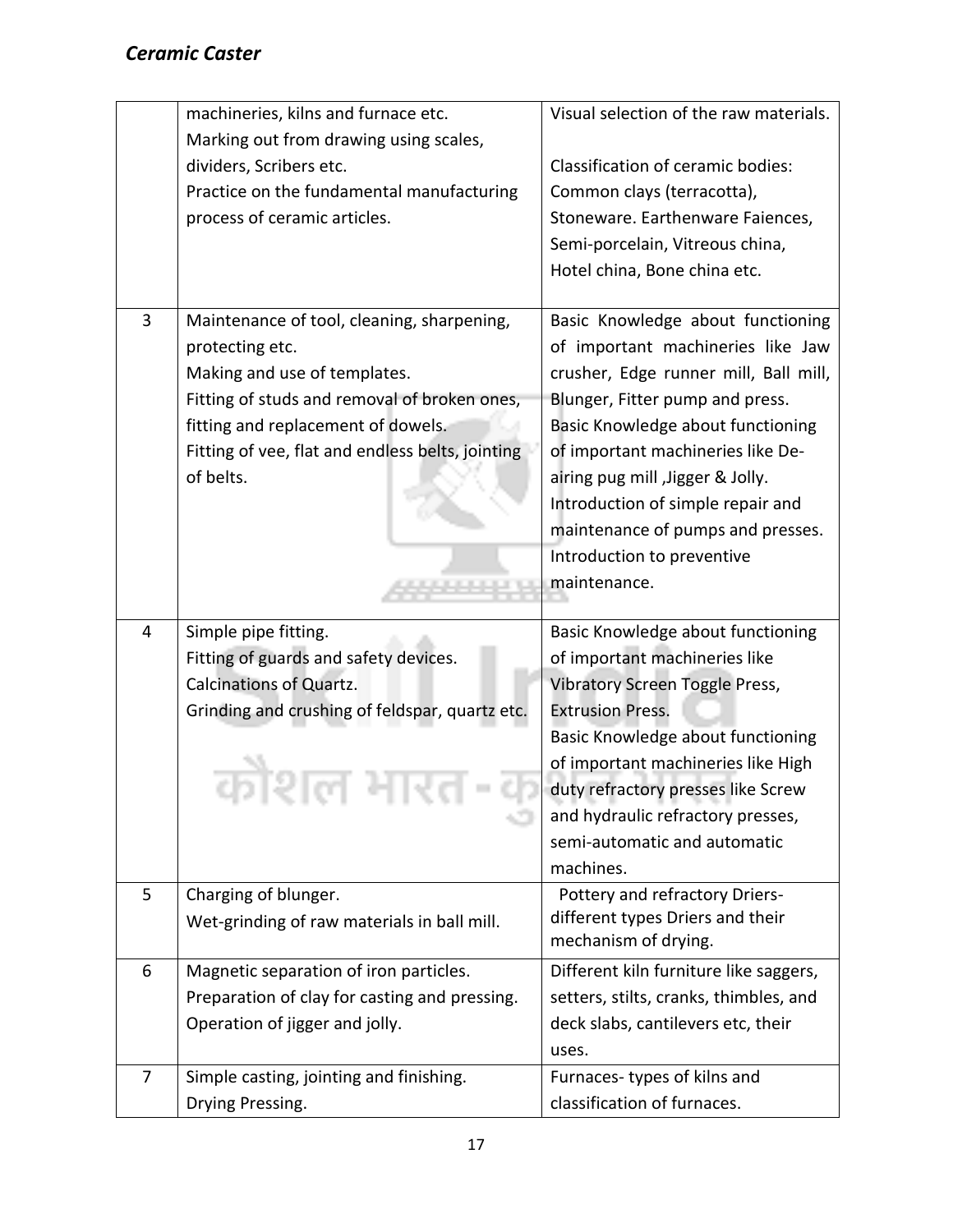|           | Drying and glazing.                             | Intermittent and continuous kilns      |
|-----------|-------------------------------------------------|----------------------------------------|
|           |                                                 | like Down draft kiln, Chamber kiln,    |
|           |                                                 | Tunnel kiln fired by solid, liquid,    |
|           |                                                 | gaseous fuel and electricity. Kiln and |
|           |                                                 | furnace instrumentation (reading of    |
|           |                                                 | instruments).                          |
| $8 - 9$   | Preparation of sagger mixture- pressing of      | Pottery Glaze and Decoration -         |
|           | saggers.                                        | under glaze, in- glaze, in- glaze and  |
|           | Hand making of saggers. Drying of saggers.      | on-glaze decoration and methods of     |
|           | Placing of wares in saggers. Placing of saggers | application hand drawing,              |
|           | in the kiln.                                    | lithographic transier and printing     |
|           | Application of colours and different            | etc.                                   |
|           | decoration and art.                             |                                        |
| 10        | Making of refractory moulds.                    | Ceramic Fabrication process like       |
|           | Shaping of refractory by hand moulding.         | Extrusion, Throwing, Turning,          |
|           |                                                 | Casting, Jiggering, Pressing etc.      |
| $11 - 12$ | Operation of tile presses.                      |                                        |
|           | Operation of insulator making machine.          |                                        |
|           | Operation of kilns, Down Draft, Chamber,        |                                        |
|           | Tunnel, Decorating etc.                         |                                        |
|           |                                                 |                                        |
| 13        | <b>Revision&amp; Internal Assessment</b>        |                                        |

**Note: -** *More emphasis to be given on video/real-life pictures during theoretical classes. Some real-life pictures/videos of related industry operations may be shown to the trainees to give a feel of Industry and their future assignment.*

शिल भारत-कशल भारत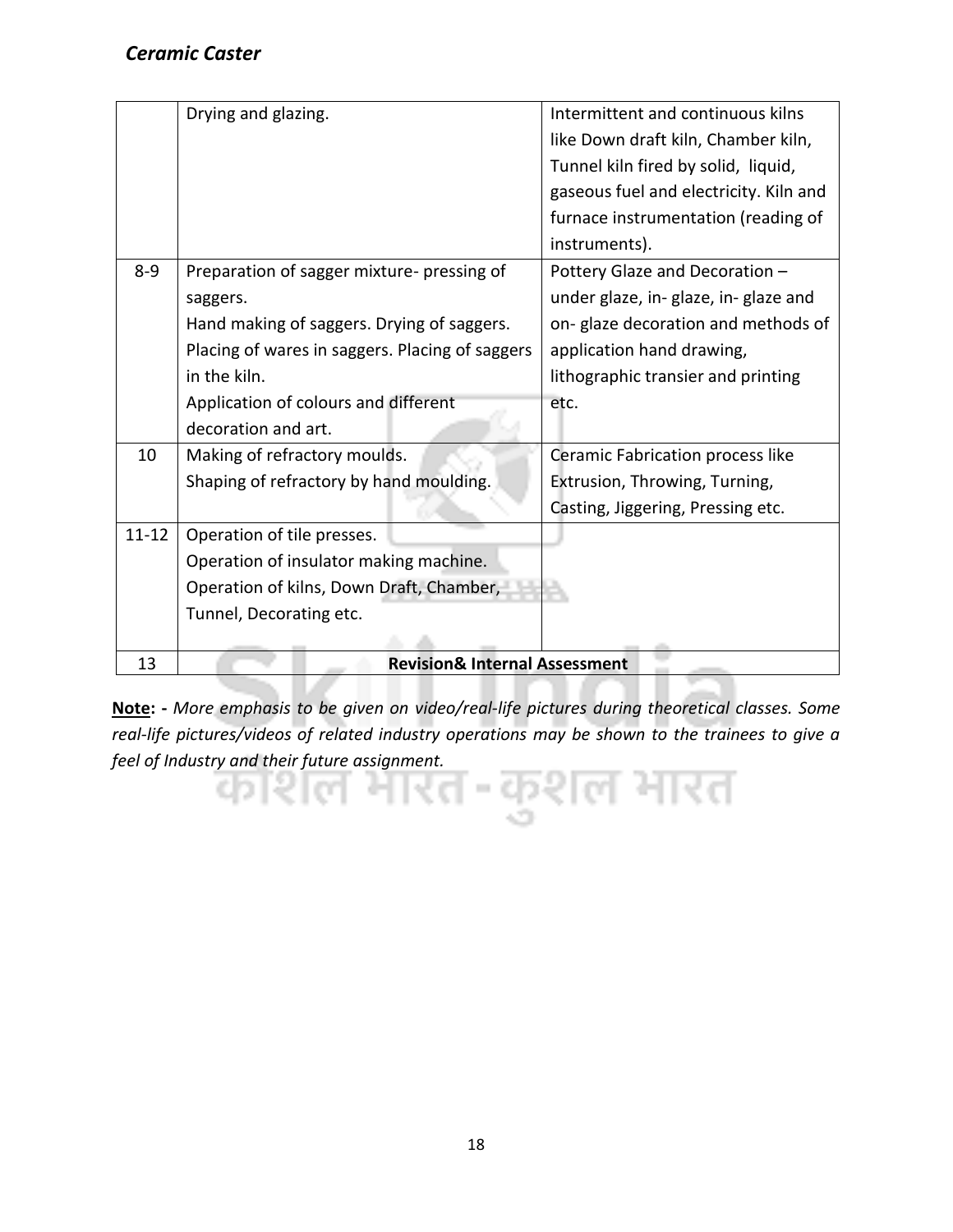=

#### **9.1 WORKSHOP CALCULATION SCIENCE & ENGINEERING DRAWING**

|            | $Block - I$                                                                                                                                                   |                                                                                                                                                                                                                                                                                                                                                                                                                                |  |  |
|------------|---------------------------------------------------------------------------------------------------------------------------------------------------------------|--------------------------------------------------------------------------------------------------------------------------------------------------------------------------------------------------------------------------------------------------------------------------------------------------------------------------------------------------------------------------------------------------------------------------------|--|--|
| SI.<br>No. | <b>Workshop Calculation and Science</b><br>(Duration: - 20 hrs.)                                                                                              | <b>Engineering Drawing</b><br>(Duration : - 30 hrs.)                                                                                                                                                                                                                                                                                                                                                                           |  |  |
| 1.<br>2.   | Unit: Systems of unit-FPS, CGS,<br>MKS/SI unit, unit of length, Mass and<br>time, Conversion of units<br><b>Basic Mathematics - BODMAS rule</b>               | Introduction to Engineering Drawing and<br>Drawing Instruments:<br>Conventions<br>Viewing of engineering drawing sheets.<br>Method of Folding of printed Drawing<br>Sheet as per BIS SP:46-2003<br>Drawing board, T-Square, Drafter (Drafting<br>M/c), Set Squares, Protractor, Drawing<br>Instrument Box (Compass, Dividers, Scale,<br>Diagonal Scales etc.), Pencils of different<br>Grades, Drawing pins / Clips.<br>Lines: |  |  |
|            | Fraction-Addition,<br>Subtraction,<br>multiplication and Division-Problem<br>solving, Decimal-Addition.<br>Simple calculation using Scientific<br>Calculator. | Definition, types and applications in<br>Drawing as per BIS SP:46-2003<br>Classification of lines (Hidden, centre,<br>construction, Extension, Dimension,<br>Section)<br>Drawing lines of given length (Straight,<br>curved)<br>Drawing of parallel lines, perpendicular<br>line<br>- Methods of Division of line segment                                                                                                      |  |  |
| 3.         | <b>Conversion of Fraction to Decimal and</b><br>vice-versa.                                                                                                   | Free hand drawing of<br>- Lines, polygons, ellipse, etc.<br>- geometrical figures and blocks with<br>dimension<br>- Transferring measurement from the                                                                                                                                                                                                                                                                          |  |  |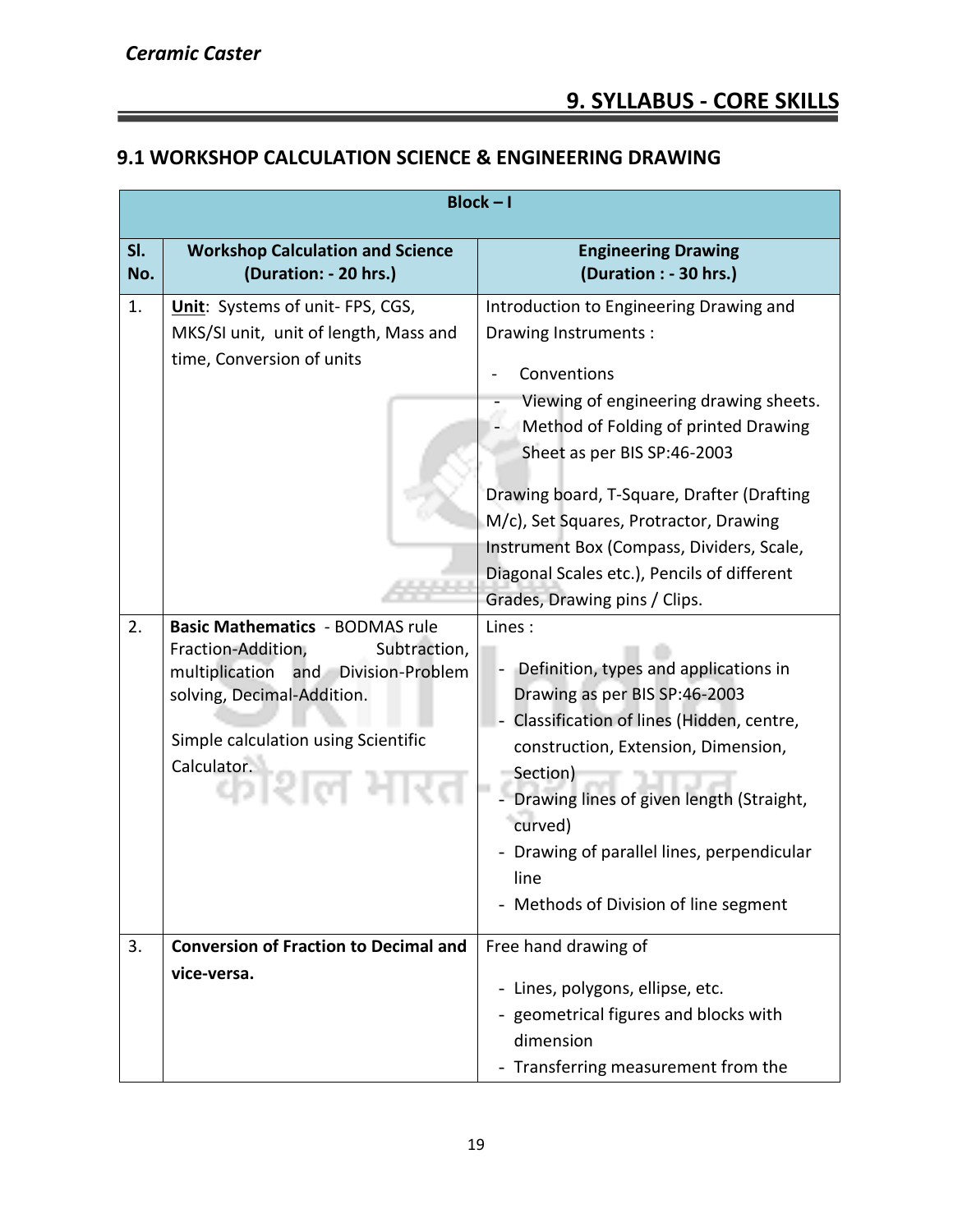|    |                                                                                                                                                                                                                                                                     | given object to the free hand sketches.                                                                                                                                                                                                           |
|----|---------------------------------------------------------------------------------------------------------------------------------------------------------------------------------------------------------------------------------------------------------------------|---------------------------------------------------------------------------------------------------------------------------------------------------------------------------------------------------------------------------------------------------|
| 4. | Percentage:<br>Introduction, Simple calculation.<br>Changing percentage to fraction and<br>decimal & vice-versa.                                                                                                                                                    | Drawing of Geometrical Figures: Definition,<br>nomenclature and practice of<br>Angle: Measurement and its types,<br>method of bisecting.<br>Triangle-different types<br>Rectangle, Square, Rhombus,<br>Parallelogram.<br>Circle and its elements. |
| 5. | <b>Material Science:</b><br>(physical<br>Definition,<br>properties<br><u>&amp;</u><br>mechanical) and uses of Metal, Non-<br>metal, Alloy & Insulator.<br>Types of ferrous and Non-ferrous<br>metals.<br>Difference between Ferrous and Non-<br>Ferrous metals.     | Sizes and Layout of Drawing Sheets<br>Selection of sizes<br>Title Block, its position and content<br>Item Reference on Drawing Sheet (Item List)                                                                                                  |
| 6. | Mass, Weight and Density: Mass, Unit<br>of Mass, Weight, difference between<br>mass and weight.<br>Density, unit of density. Relation<br>between mass, weight & density.<br>Simple problems related to mass,<br>weight, and density.                                | Method of presentation of Engineering<br>Drawing<br><b>Pictorial View</b><br>Orthographic View<br>Isometric view<br><b>Contract</b>                                                                                                               |
| 7. | <b>Mensuration:</b><br>and<br>perimeter<br>Area<br>of<br>square,<br>parallelogram,<br>rectangle,<br>triangle,<br>circle, semi circle,<br>Volume of solids - cube, cuboid,<br>cylinder and Sphere.<br>Surface area of solids - cube, cuboid,<br>cylinder and Sphere. | Drawing of Solid figures (Cube, Cuboids,<br>Cone) with dimensions.                                                                                                                                                                                |
| 8. | <b>Elasticity:</b>                                                                                                                                                                                                                                                  | Free hand Drawing of Solid figures (Prism,                                                                                                                                                                                                        |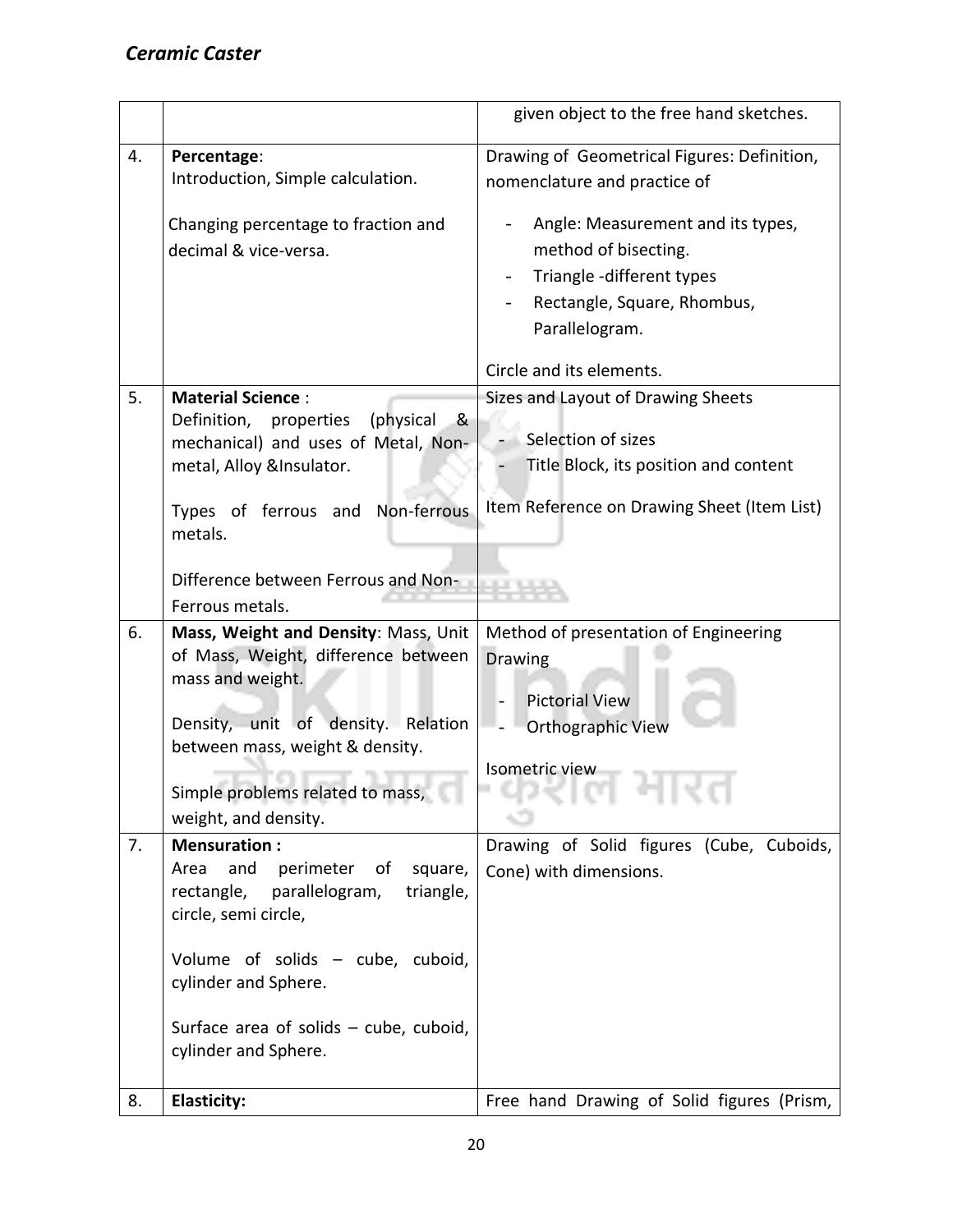|     | Elastic & Plastic material. Stress &          | Pyramid, Frustum of Cone and Pyramid.) with                                                       |  |
|-----|-----------------------------------------------|---------------------------------------------------------------------------------------------------|--|
|     | their<br>strain<br>units.<br>and<br>Young's   | dimensions                                                                                        |  |
|     | modules. Ultimate stress and breaking         |                                                                                                   |  |
|     | stress.                                       |                                                                                                   |  |
| 9.  | <b>Heat &amp; Temperature:</b>                | Free Hand sketch of hand tools and                                                                |  |
|     | Heat and temperature, their units,            | measuring tools used in respective trades.                                                        |  |
|     | between<br>difference<br>heat<br>and          |                                                                                                   |  |
|     | temperature, boiling point, melting           |                                                                                                   |  |
|     | point,                                        |                                                                                                   |  |
|     |                                               |                                                                                                   |  |
|     | Scale<br>of<br>temperature,<br>relation       |                                                                                                   |  |
|     | different<br>scale<br>between<br>οf           |                                                                                                   |  |
|     | temperature.                                  |                                                                                                   |  |
|     |                                               |                                                                                                   |  |
|     | Thermometer, pyrometer.                       |                                                                                                   |  |
|     |                                               |                                                                                                   |  |
|     | Transmission of heat, conduction,             |                                                                                                   |  |
|     | convection, radiation.                        |                                                                                                   |  |
| 10. | <b>Basic Electricity:</b>                     | Projections:                                                                                      |  |
|     | Introduction and use of Electricity.          | - Concept of axes plane and quadrant.                                                             |  |
|     | AC, DC & their comparisons.                   | - Orthographic projections<br>- Method of first angle and third angle                             |  |
|     | Current, Voltage, Resistance& their<br>units. |                                                                                                   |  |
|     | Power, Energy & their units.                  | projections (definition and difference)<br>Symbol of $1^{st}$ angle and $3^{rd}$ angle projection |  |
|     | Insulator and conductors & their uses.        |                                                                                                   |  |
|     |                                               | as per IS specification                                                                           |  |
| 11. | Drawing of Orthographic projection            | Drawing of Orthographic projection in 3rd                                                         |  |
|     |                                               | angle.                                                                                            |  |

## कौशल भारत-कुशल भारत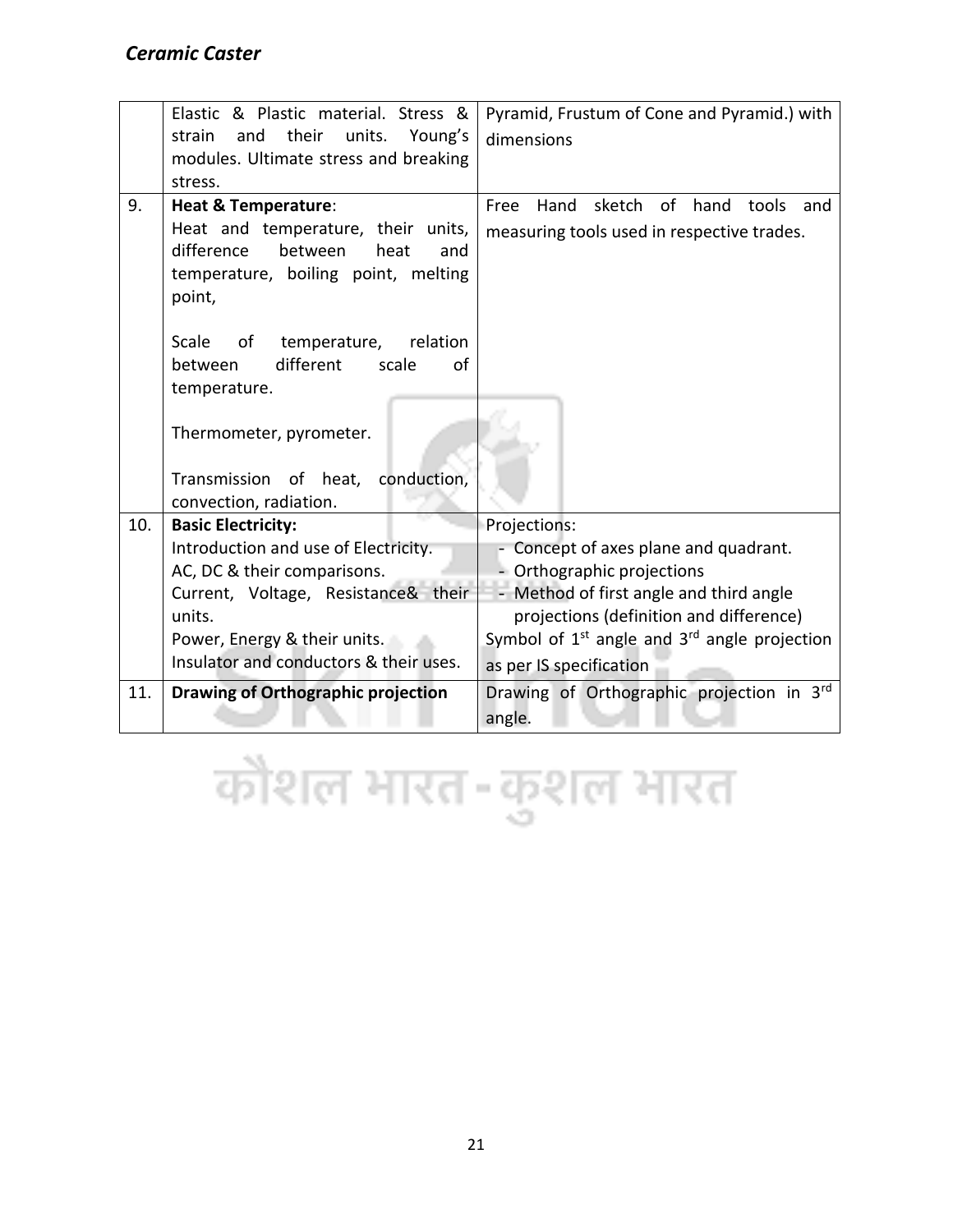#### **9.2 EMPLOYABILITY SKILLS**

 **(DURATION: - 55 HRS.)**

| <b>Topic</b><br>No.     | <b>Topic</b>                                                                                                                                                                                                                                                                                                                                                                                                                                                                                                                                                                                                                                                                                                                                                                                    | <b>Duration</b><br>(in hours) |  |
|-------------------------|-------------------------------------------------------------------------------------------------------------------------------------------------------------------------------------------------------------------------------------------------------------------------------------------------------------------------------------------------------------------------------------------------------------------------------------------------------------------------------------------------------------------------------------------------------------------------------------------------------------------------------------------------------------------------------------------------------------------------------------------------------------------------------------------------|-------------------------------|--|
| <b>English Literacy</b> |                                                                                                                                                                                                                                                                                                                                                                                                                                                                                                                                                                                                                                                                                                                                                                                                 | $\overline{7}$                |  |
| 1.                      | <b>Reading</b>                                                                                                                                                                                                                                                                                                                                                                                                                                                                                                                                                                                                                                                                                                                                                                                  |                               |  |
|                         | Reading and understanding simple sentences about self, work and<br>environment                                                                                                                                                                                                                                                                                                                                                                                                                                                                                                                                                                                                                                                                                                                  |                               |  |
| 2.                      | <b>Writing</b>                                                                                                                                                                                                                                                                                                                                                                                                                                                                                                                                                                                                                                                                                                                                                                                  |                               |  |
|                         | Construction of simple sentences Writing simple English                                                                                                                                                                                                                                                                                                                                                                                                                                                                                                                                                                                                                                                                                                                                         |                               |  |
| 3.                      | Speaking / Spoken English<br>Speaking with preparation on self, on family, on friends/ classmates, on<br>know, picture reading gain confidence through role-playing and<br>discussions on current happening job description, asking about<br>someone's job habitual actions. Taking messages, passing messages on<br>and filling in message forms Greeting and introductions office hospitality,<br>Resumes or curriculum vita essential parts, letters of application<br>reference to previous communication.                                                                                                                                                                                                                                                                                  |                               |  |
|                         | I.T. Literacy                                                                                                                                                                                                                                                                                                                                                                                                                                                                                                                                                                                                                                                                                                                                                                                   | 10                            |  |
| 1.<br>2.<br>3.          | <b>Basics of Computer</b><br>Introduction, Computer and its applications, Hardware and peripherals,<br>Switching on-Starting and shutting down of computer.<br><b>Word processing and Worksheet</b><br>Basic operating of Word Processing, Creating, opening and closing<br>Documents, use of shortcuts, Creating and Editing of Text, Formatting<br>the Text, Insertion & creation of Tables. Printing document.<br>Basics of Excel worksheet, understanding basic commands, creating<br>simple worksheets, understanding sample worksheets, use of simple<br>formulas and functions, Printing of simple excel sheets.<br>Use of External memory like pen drive, CD, DVD etc,<br><b>Computer Networking and INTERNET</b><br>Accessing the Internet using Web Browser, Downloading and Printing |                               |  |
|                         | Web Pages, Opening an email account and use of email. Social media<br>sites and its implication.                                                                                                                                                                                                                                                                                                                                                                                                                                                                                                                                                                                                                                                                                                |                               |  |
|                         | <b>Communication Skill</b>                                                                                                                                                                                                                                                                                                                                                                                                                                                                                                                                                                                                                                                                                                                                                                      | 18                            |  |
| 1.                      | <b>Introduction to Communication Skills</b><br>Communication and its importance<br>Principles of Effective communication<br>Types of communication - verbal, nonverbal, written, email, talking<br>on phone.                                                                                                                                                                                                                                                                                                                                                                                                                                                                                                                                                                                    |                               |  |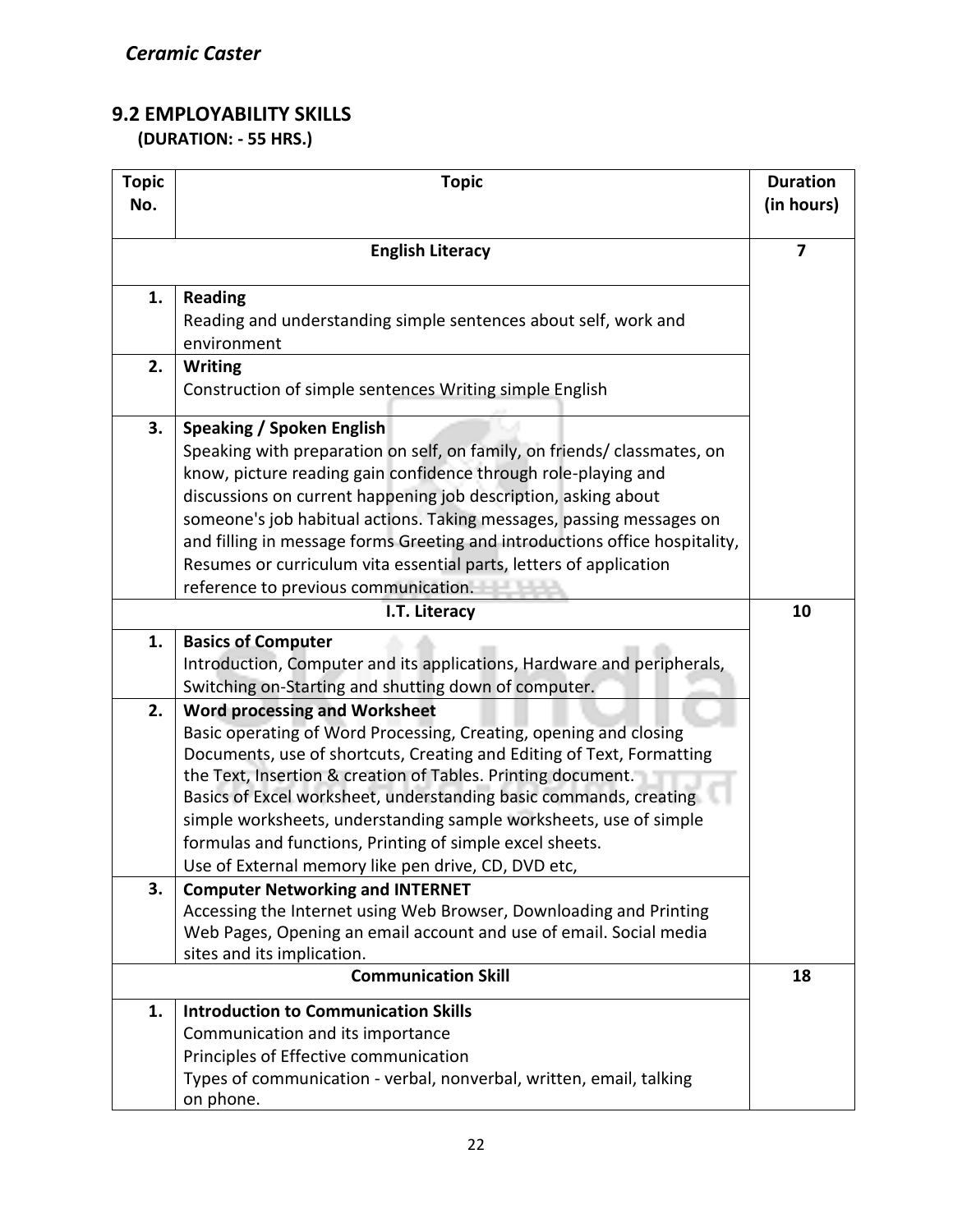|    | Nonverbal communication - components-Para-language                                                                                                 |   |
|----|----------------------------------------------------------------------------------------------------------------------------------------------------|---|
|    | Body - language                                                                                                                                    |   |
|    | Barriers to communication and dealing with barriers.                                                                                               |   |
| 2. | <b>Listening Skills</b>                                                                                                                            |   |
|    | Listening-hearing and listening, effective listening, barriers to effective                                                                        |   |
|    | listening guidelines for effective listening.                                                                                                      |   |
| 3. | <b>Motivational Training</b>                                                                                                                       |   |
|    | <b>Characteristics Essential to Achieving Success</b><br>The Power of Positive Attitude                                                            |   |
|    | Self awareness                                                                                                                                     |   |
|    |                                                                                                                                                    |   |
|    | Importance of Commitment<br><b>Ethics and Values</b>                                                                                               |   |
|    | <b>Ways to Motivate Oneself</b>                                                                                                                    |   |
|    | Personal Goal setting and Employability Planning.                                                                                                  |   |
| 4. | <b>Facing Interviews</b>                                                                                                                           |   |
|    | Manners, Etiquettes, Dress code for an interview                                                                                                   |   |
|    | Do's & Don'ts for an interview                                                                                                                     |   |
|    | <b>Entrepreneurship skill</b>                                                                                                                      | 8 |
|    |                                                                                                                                                    |   |
|    |                                                                                                                                                    |   |
| 1. | <b>Concept of Entrepreneurship</b>                                                                                                                 |   |
|    | Entrepreneurship- Entrepreneurship - Enterprises:-Conceptual issue.                                                                                |   |
|    | Source of business ideas, Entrepreneurial opportunities, The process of                                                                            |   |
| 2. | setting up a business.                                                                                                                             |   |
|    | <b>Institutions Support</b>                                                                                                                        |   |
|    | Role of Various Schemes and Institutes for self-employment i.e. DIC,<br>SIDA, SISI, NSIC, SIDO, Idea for financing/ non financing support agencies |   |
|    | to familiarizes with the Policies / Programmes & procedure & the                                                                                   |   |
|    | available scheme.                                                                                                                                  |   |
|    | Productivity                                                                                                                                       |   |
|    |                                                                                                                                                    |   |
| 1. | <b>Productivity</b>                                                                                                                                |   |
|    | Definition, Necessity.                                                                                                                             |   |
| 2. | <b>Affecting Factors</b>                                                                                                                           |   |
|    | Skills, Working Aids, Automation, Environment, Motivation                                                                                          |   |
|    | How improves or slows down.                                                                                                                        |   |
| 3. | <b>Personal Finance Management</b>                                                                                                                 |   |
|    | Banking processes, Handling ATM, KYC registration, safe cash handling,                                                                             |   |
|    | Personal risk and Insurance.                                                                                                                       |   |
|    | <b>Occupational Safety, Health &amp; Environment Education</b>                                                                                     | 6 |
| 1. | <b>Safety &amp; Health</b>                                                                                                                         |   |
|    | Introduction to Occupational Safety and Health importance of safety and                                                                            |   |
|    | health at workplace.                                                                                                                               |   |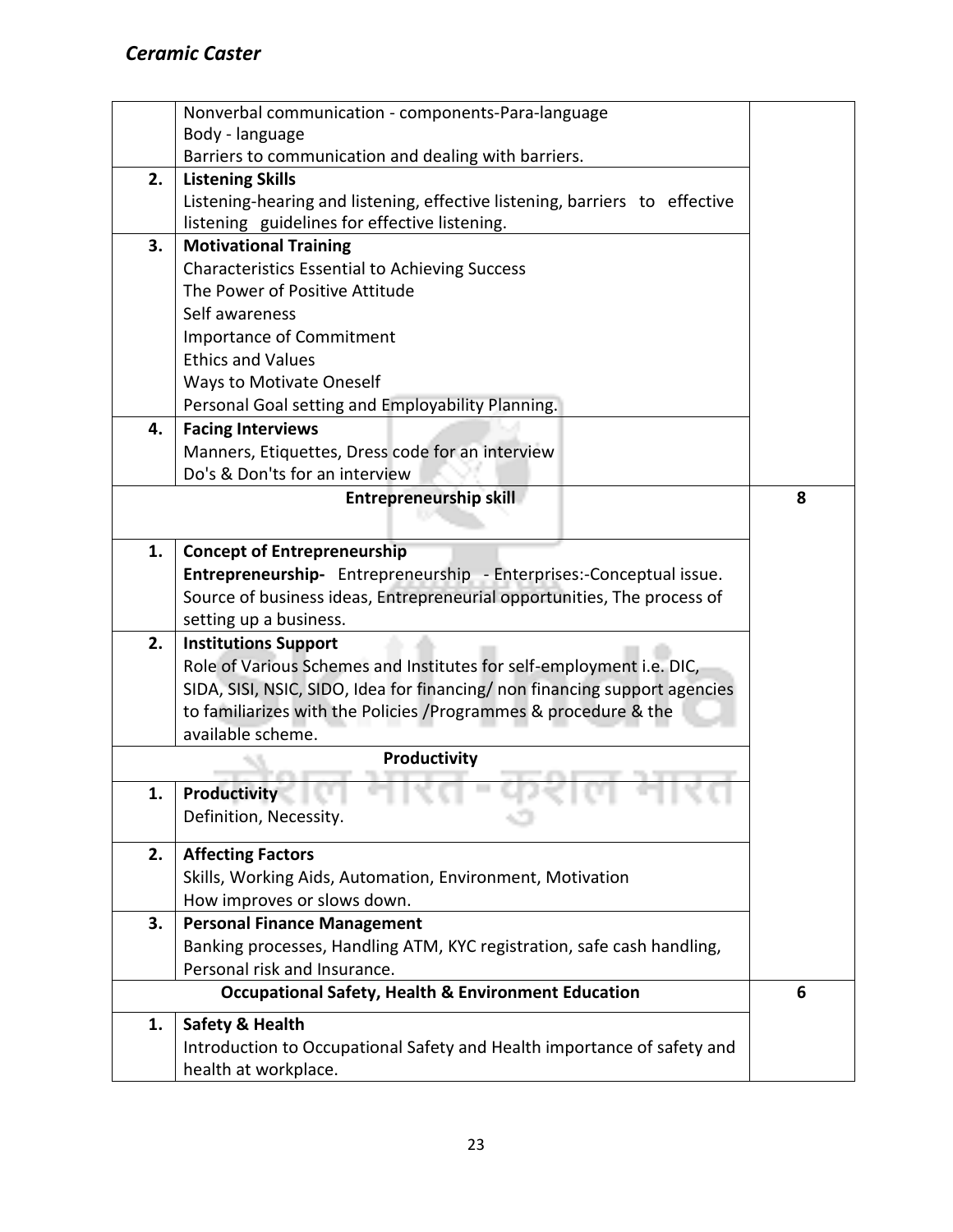| 2.<br>3. | <b>Occupational Hazards</b><br>Basic Hazards, Chemical Hazards, Vibro-acoustic Hazards, Mechanical<br>Hazards, Electrical Hazards, Thermal Hazards. Occupational health,<br>Occupational hygienic, Occupational Diseases/ Disorders & its<br>prevention.<br><b>Accident &amp; safety</b> |   |  |  |
|----------|------------------------------------------------------------------------------------------------------------------------------------------------------------------------------------------------------------------------------------------------------------------------------------------|---|--|--|
|          | Basic principles for protective equipment.<br>Accident Prevention techniques - control of accidents and safety                                                                                                                                                                           |   |  |  |
|          | measures.                                                                                                                                                                                                                                                                                |   |  |  |
| 4.       | <b>First Aid</b>                                                                                                                                                                                                                                                                         |   |  |  |
|          | Care of injured & Sick at the workplaces, First-Aid & Transportation of<br>sick person                                                                                                                                                                                                   |   |  |  |
|          | <b>Labour Welfare Legislation</b>                                                                                                                                                                                                                                                        |   |  |  |
| 1.       | <b>Welfare Acts</b>                                                                                                                                                                                                                                                                      |   |  |  |
|          | Benefits guaranteed under various acts-Factories Act, Apprenticeship<br>Act, Employees State Insurance Act (ESI), Employees Provident Fund Act.                                                                                                                                          |   |  |  |
|          | <b>Quality Tools</b>                                                                                                                                                                                                                                                                     | 6 |  |  |
| 1.       | <b>Quality Consciousness:</b>                                                                                                                                                                                                                                                            |   |  |  |
|          | Meaning of quality, Quality Characteristic                                                                                                                                                                                                                                               |   |  |  |
| 2.       | <b>Quality Circles:</b>                                                                                                                                                                                                                                                                  |   |  |  |
|          | Definition, Advantage of small group activity, objectives of quality Circle,                                                                                                                                                                                                             |   |  |  |
|          | Roles and function of Quality Circles in Organization, Operation of                                                                                                                                                                                                                      |   |  |  |
|          | Quality circle. Approaches to starting Quality Circles, Steps for                                                                                                                                                                                                                        |   |  |  |
| 3.       | continuation Quality Circles.<br><b>House Keeping:</b>                                                                                                                                                                                                                                   |   |  |  |
|          | Purpose of Housekeeping, Practice of good Housekeeping.                                                                                                                                                                                                                                  |   |  |  |
| 4.       | <b>Quality Tools</b>                                                                                                                                                                                                                                                                     |   |  |  |
|          | Basic quality tools with a few examples                                                                                                                                                                                                                                                  |   |  |  |
|          |                                                                                                                                                                                                                                                                                          |   |  |  |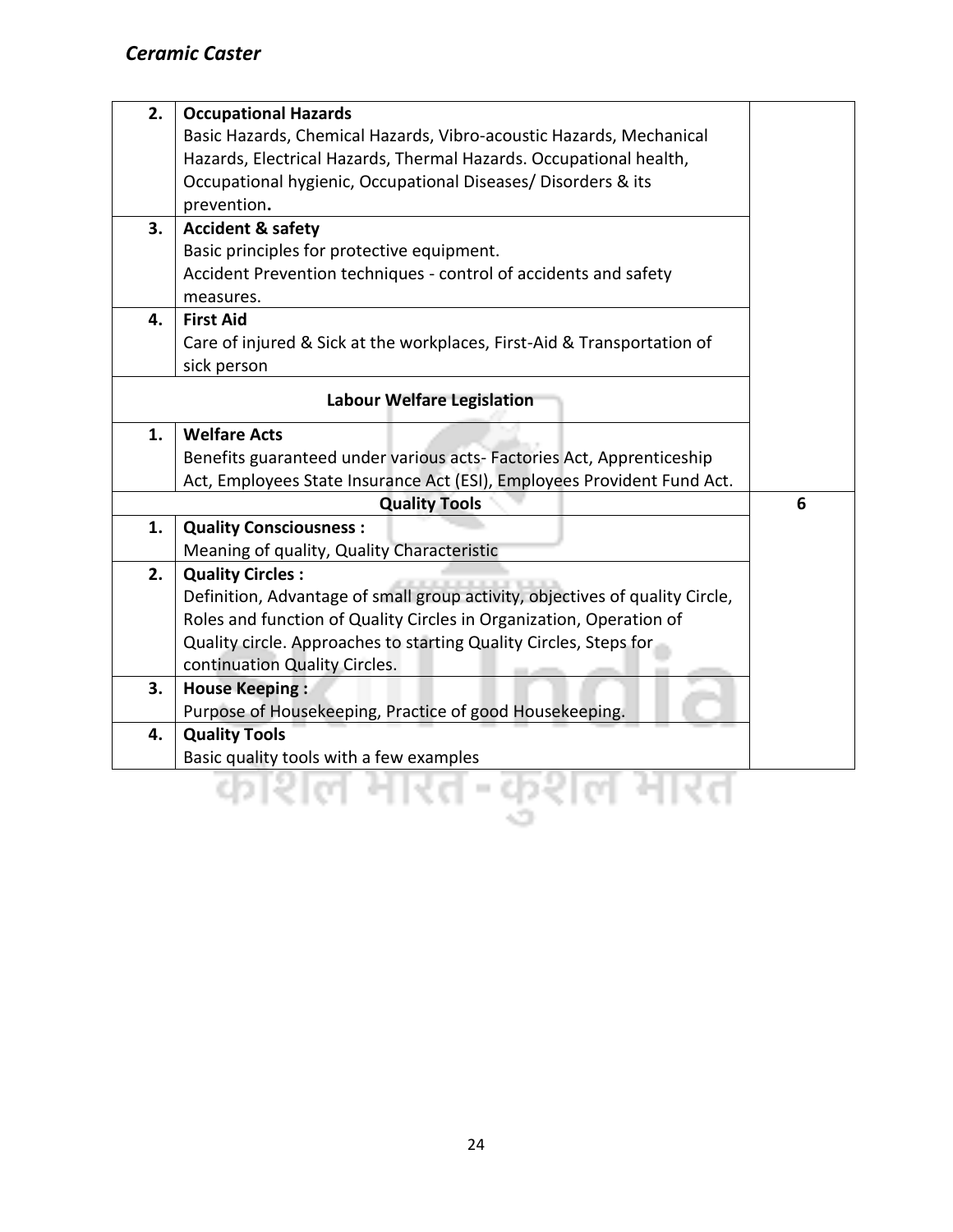## **10. DETAILS OF COMPETENCIES (ON-JOBTRAINING)**

The **competencies/ specific outcomes** on completion of On-Job Training are detailed below: -

#### **Block – I**

- 1. Safety and best practices/Basic Industrial Culture (5S, KAIZEN, etc.)
- 2. Prepare different types of documentation as per industrial need by different methods of recording information.
- 3. Explanation on Deflocenlation and setting.
- 4. Explanation on casting process.
- 5. Explanation on Plaster Making-economy in the use of Plaster.
- 6. Classification of different ceramic wares according to body, namely, Terracotta, stoneware, E'ware, Semi-porcelain, Porcelain, Bone china, Vitreous China etc
- 7. Identification of raw materials without use of sophisticated instruments.
- 8. Examining various parts of machine for ceramic slip house and casting slip, namely –Ball mill, Bungers, Diaphragm Pump Fitter Press, De-airing Pug Mill, Magnets etc.
- 9. Preparation of casting slip with Deflocculating agent like Sodium Silicate, Sodium Carbonate, etc. . . . . . . . . . . . . . .
- 10. Study of casting rate with different age of moulds:

(a)Study of density-pint weight, specific gravity, flow properties, contents of bobbles.

(b) Age of curing.

- 11. Examining various faults in casting:-
	- (a) Flabby casting (f) Variation of casting weight
	- (b) Pin holding (g) Bubble formation in casting slip
	- (c) Cracking
	- (d) Wreathing
	- (e) Proportionate shrinkage
- 12. Explanation on Development of Strength of Plaster.
- 13. Testing of casting slip Viscosity, Pint- weight, PH value, etc.
- 14. Explanation on Strength vs. Trickness.
- 15. Rectification of the above defects of the casting slip by thickening, corrective additions, P H control, etc.
- 16. Practice in Drain Casting, solid Casting and Pressure Casting Tea set, Dinner Set Artistic Toys, sanitary- ware, Insulators, etc.
- 17. Practical uses of casting Tools.
- 18. Joining and finishing of the cast wares.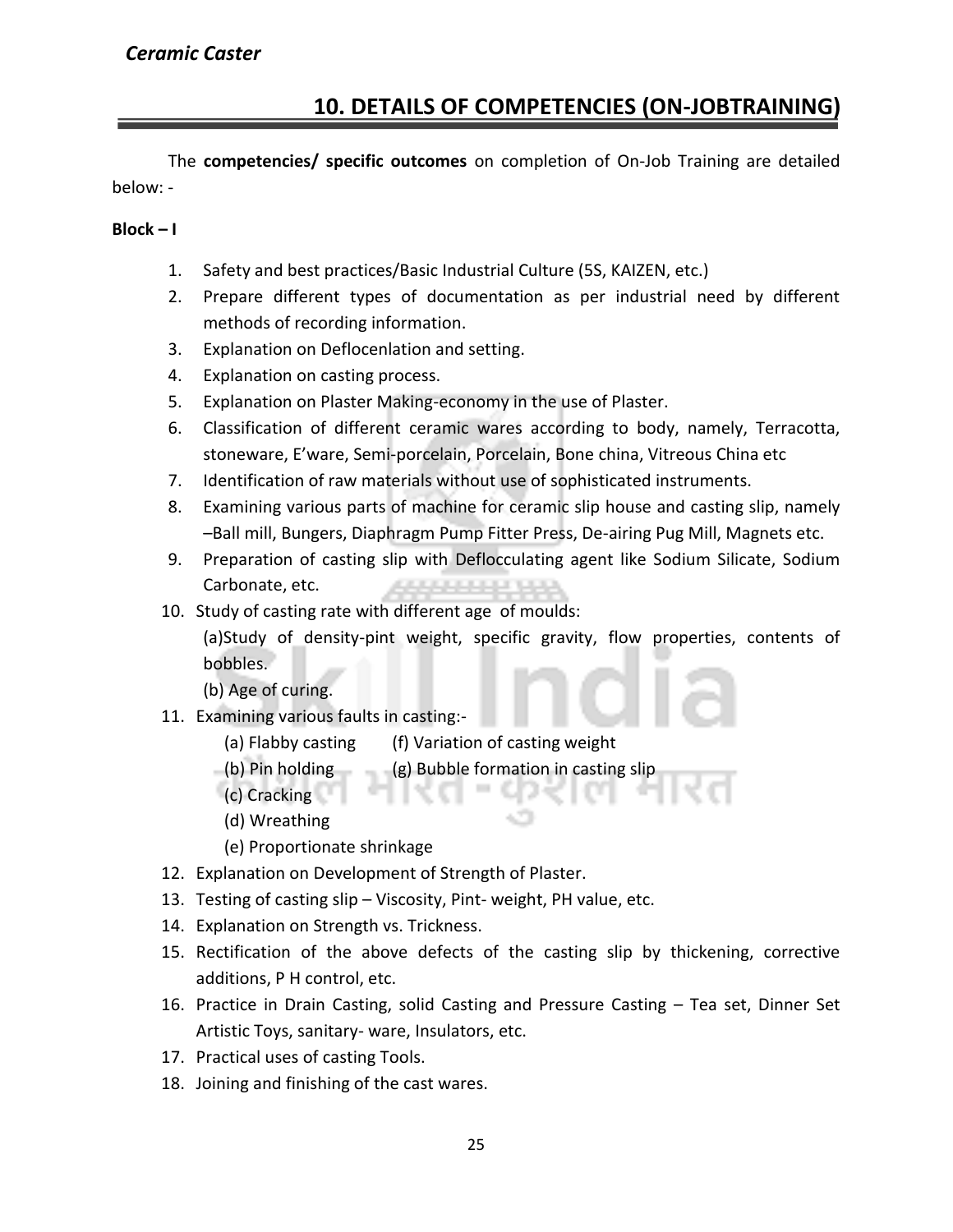19. Perform TPM (Total Production Management), TQM (Total Quality Management) and record keeping system.

**Note:** 

- Industry must ensure that above mentioned competencies are achieved by the trainees during their on job training.
- In addition to above competencies/ outcomes industry may impart additional training relevant to the specific industry.



## Skill India कौशल भारत-कुशल भारत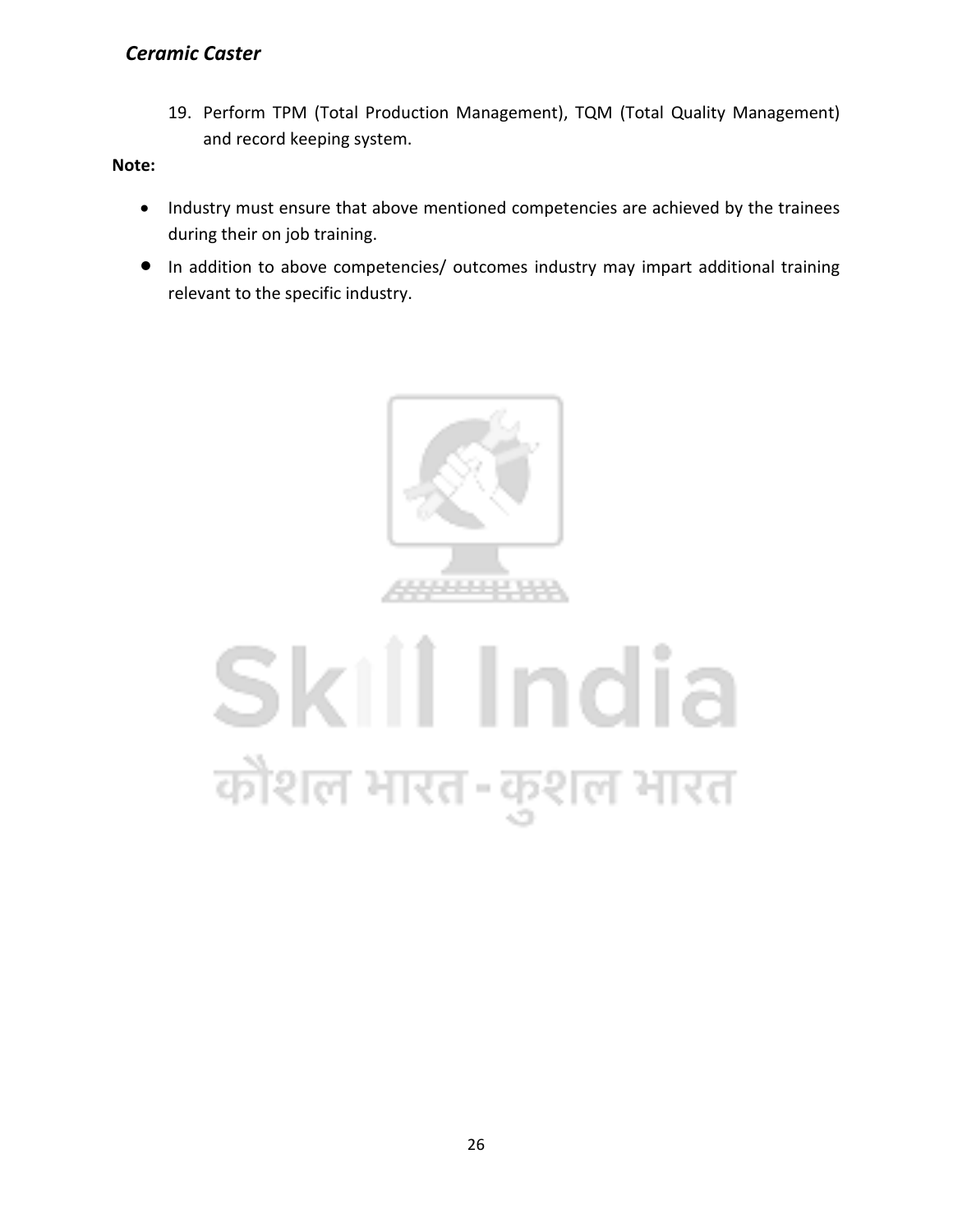#### INFRASTRUCTURE FOR PROFESSIONAL SKILL & PROFESSIONAL KNOWLEDGE

## **CERAMIC CASTER LIST OF TOOLS AND EQUIPMENT for Basic Training (For 20 Apprentices)**

**A. TRAINEES TOOL KIT ( For each additional unit trainees tool kit Sl. 1-18 is required additionally)** 

| SI.<br>no. | <b>Name of the Tool &amp; Equipments</b> | Specification                  | Quantity |
|------------|------------------------------------------|--------------------------------|----------|
| 1.         | Safety goggles                           | (armoured heat proof)          | 21 nos.  |
| 2.         | Protective apron                         | (jute or Asbestos)             | 21 nos.  |
| 3.         | <b>Rule Steel</b>                        | 300 M.M/12"                    | 21 nos.  |
| 4.         | <b>Tool Tray</b>                         |                                | 21 nos.  |
| 5.         | <b>Hand Brush</b>                        | 25 m.m.                        | 21 nos.  |
| 6.         | <b>Steel Rule</b>                        | $6''/150$ m.m.                 | 21 nos.  |
| 7.         | Foot Wear / Asbestos Over-shoes          |                                | 21 nos.  |
| 8.         | <b>Try Square</b>                        | 250 m.m/10" (for wood<br>work) | 21 nos.  |
| 9.         | Making Gauge (wood work)                 |                                | 21 nos.  |
| 10.        | Diagonal scale                           |                                | 21 nos.  |
| 11.        | Divider                                  |                                | 21 nos.  |
| 12.        | <b>Iron Moulds</b>                       |                                | 21 nos.  |
| 13.        | <b>Wooden Moulds</b>                     |                                | 21 nos.  |
| 14.        | Wooden Hammer                            |                                | 21 nos.  |
| 15.        | Crucible                                 | (30 c.c. capacity)             | 21 nos.  |
| 16.        | <b>Tongs</b>                             | (Nickel plated)                | 21 nos.  |
| 17.        | Specific Gravity bottle                  |                                | 21 nos.  |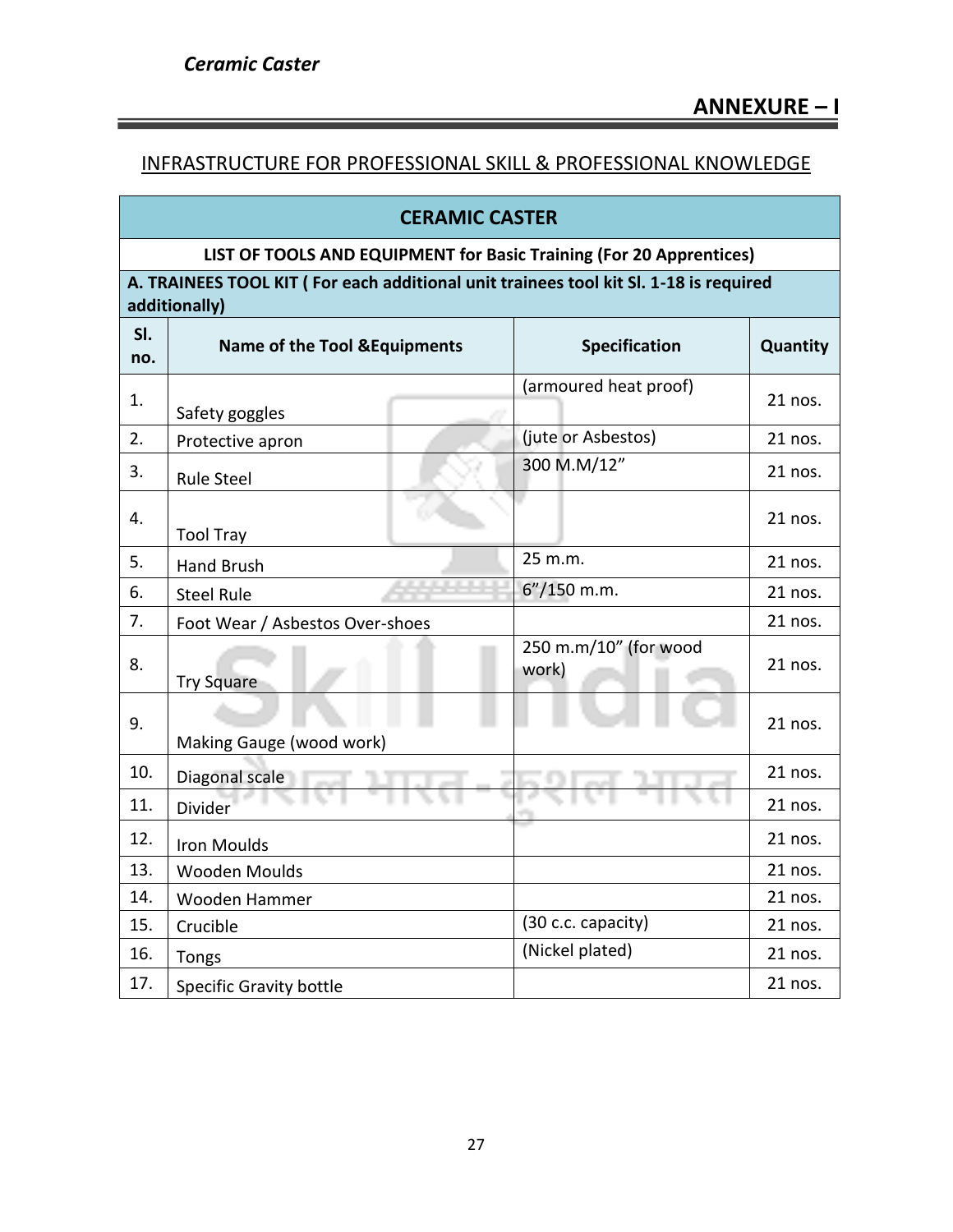|     | <b>B: INSTRUMENTS &amp; GENERAL SHOP OUTFIT</b>      |                              |                |
|-----|------------------------------------------------------|------------------------------|----------------|
| 18. | Standard Chemicals required for                      |                              |                |
|     | <b>Acidimetry &amp; Alhalimentry</b>                 |                              | $\mathbf 1$    |
| 19. | <b>Torsion Viscometer</b>                            |                              | 1              |
| 20. | <b>Small Fitter Press</b>                            |                              | 1              |
| 21. | <b>Small Vacuum Pugmill (moterised)</b>              |                              | 1              |
| 22. | Modulus of rupture apparatus                         |                              | $\mathbf{1}$   |
| 23. | <b>Platinum Crucible</b>                             | (30 capacity)                | $\overline{2}$ |
| 24. | <b>Nickel Crucible</b>                               | (30 capacity)                | 8              |
| 25. | <b>Electric Furnace</b>                              | 1000 <sup>o</sup> c capacity | $\mathbf{1}$   |
| 26. | <b>Electric Furnace</b>                              | 1450 <sup>o</sup> c capacity | $\mathbf{1}$   |
| 27. | <b>Gas fired Muffle Furnace</b>                      | 1200ºc capacity              | $\mathbf{1}$   |
| 28. | Vacuum Pump                                          |                              | $\mathbf{1}$   |
| 29. | <b>Vacuum Desecicator</b>                            |                              | $\overline{2}$ |
| 30. | Porcelain Mortar & Pestle                            |                              | 6              |
| 31. | Iron Mortar & Pestle                                 |                              | 3              |
| 32. | Horse-sheet magnet                                   |                              | 4              |
| 33. | والإنجاز<br>Stop-Watch                               | 不可再再再                        | $\overline{2}$ |
| 34. | <b>Chemical Balance</b>                              |                              | $\overline{2}$ |
| 35. | Student petrological Microscope                      |                              | $\mathbf{1}$   |
| 36. | Tongs assorted                                       |                              | 4              |
| 37. | <b>Asbestos Hand Gloves</b>                          |                              | 4 pairs        |
| 38. | <b>Pint Mug Enamek</b>                               |                              | 6              |
| 39. | Rule, contraction                                    | 600 m.m.                     | $\mathbf{1}$   |
| 40. | Drill, Ratchet Brace                                 | $10''/250$ m.m.              | $\mathbf{1}$   |
| 41. | <b>ALCOHOL: YES</b><br>. .<br>76.<br>The Co<br>Auger | 6.9.12.15 m.m assorted       | 1 each         |
| 42. | Blow lamp, Kerosene                                  |                              | $\overline{2}$ |
| 43. | Shovel, hand                                         |                              | $\overline{2}$ |
| 44. | <b>Wheel Barrows</b>                                 |                              | $\mathbf{1}$   |
| 45. | <b>Funnel Enamel</b>                                 | 75 m.m.                      | 4              |
| 46. | <b>Funnel Enamel</b>                                 | 150 m.m.                     | 4              |
| 47. | Buretties, Pipette measuring cylinders,              |                              | As             |
|     | etc as required in a Chemical Laboratory.            |                              | Required       |
| 48. | Standard sieves (I.S.Std)                            |                              | 1 Set          |
| 49. | Chisel Cold Flat                                     | 12 m.m.                      | 4 Set          |
| 50. | Chisel Cold Flat                                     | 20 m.m.                      | 4              |
| 51. | Hammer Ball pien                                     | 1 k.g.                       | 4              |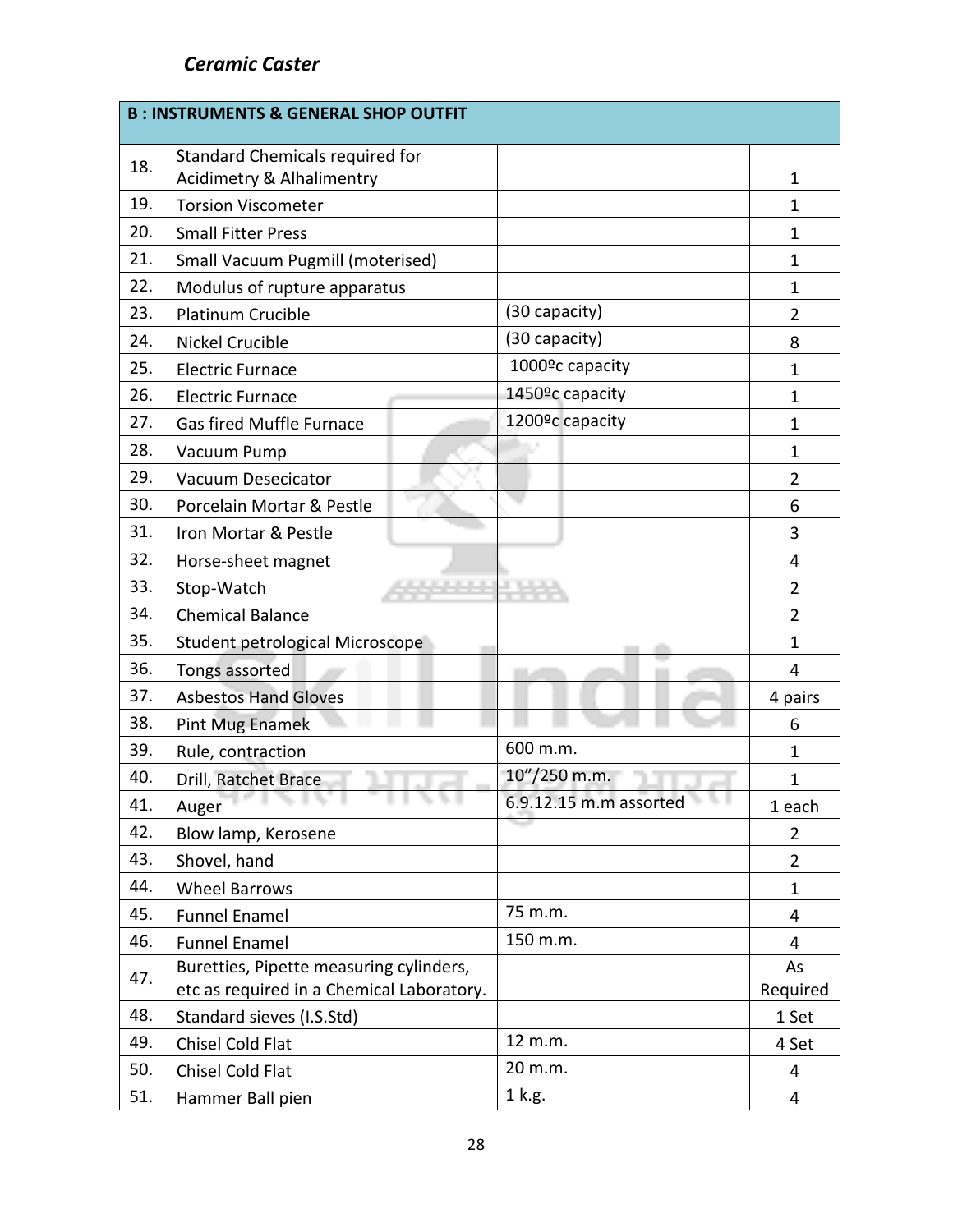| 52. | Hammer Ball pien                                                        | 2 k.g.               | 4                        |
|-----|-------------------------------------------------------------------------|----------------------|--------------------------|
| 53. | <b>Half Round file</b>                                                  | 150 m.m.             | 4                        |
| 54. | Remmer flat                                                             |                      | 4                        |
| 55. | Wrench adjustable                                                       | 75 m.m.              | $\overline{2}$           |
| 56. | Wire Brush                                                              |                      | $\overline{4}$           |
| 57. | <b>Screw Driver</b>                                                     | 250 m.m.             | 3                        |
| 58. | <b>Screw Driver</b>                                                     | 150 m.m.             | 4                        |
| 59. | <b>Engineering Try Square</b>                                           | 150 m.m.             | $\overline{2}$           |
| 60. | Scriber                                                                 | 200 m.m.             | 4                        |
| 61. | Pliers                                                                  | 200 m.m.             | 4                        |
| 62. | Caliper outside                                                         | 150m.m.              | 4                        |
| 63. | Caliper inside                                                          | 150m.m.              | 4                        |
| 64. | Face shields (Clear)                                                    |                      | 8                        |
| 65. | <b>Head Wear</b>                                                        |                      | 8                        |
| 66. | Fire extinguisher foan,<br>chemical(according to factory<br>regulation) |                      | 2                        |
| 67. | First-Aid Box including burn treatment                                  |                      | $\overline{2}$           |
| 68. | Fire Buckets with stand                                                 |                      | 4 Sets                   |
| 69. | <b>Work Bench</b>                                                       | 2m x 1.5m x 750 m.m. | 2 Nos.                   |
| 70. | <b>Bench Vice</b>                                                       | 125m.m.jaw           | 4                        |
| 71. | Locker Steel with 8 Drawers each                                        |                      | $\overline{2}$           |
| 72. | Hack Saw Frame adjustable                                               | 225mm to 300m.m      | 4                        |
| 73. | <b>Hack Saw Blades</b>                                                  | 300 m.m.             | As<br>Required           |
| 74. | Mallet Hide                                                             |                      | 4                        |
| 75. | Different tools & appliances for                                        | ٠O                   |                          |
|     | colouring                                                               |                      | 8 Sets                   |
| 76. | <b>Taper Trowel</b>                                                     |                      | 4<br>(different<br>sets) |
| 77. | Temperature recorders                                                   |                      | 4 Sets                   |
| 78. | <b>Bunsen Burner</b>                                                    |                      | 8                        |
| 79. |                                                                         |                      | As                       |
|     | <b>Refractory Fire Bricks</b>                                           |                      | Required                 |
| 80. |                                                                         |                      | 4 sets                   |
|     | Oil/ Gas Burners                                                        |                      | each<br>4 sets           |
| 81. | Pyrometer / Thermocouples                                               |                      | each                     |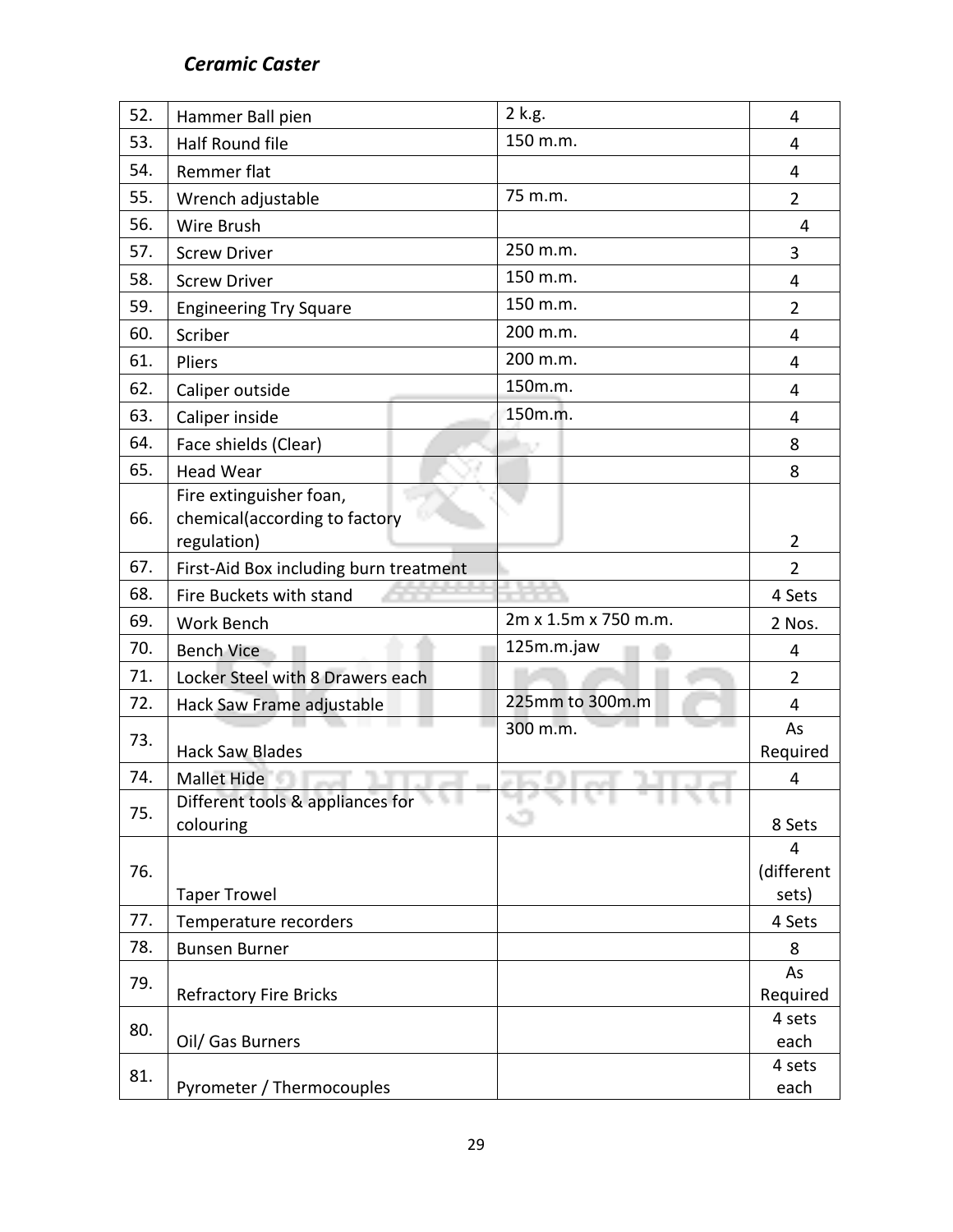| 82. | Indicators(Temperature)                    |                  | 4 sets<br>each             |
|-----|--------------------------------------------|------------------|----------------------------|
| 83. | <b>Steel Almirah for Teacher</b>           |                  | $1$ (for<br>each<br>trade) |
| 84. | <b>Magnifying Lens</b>                     |                  | 4                          |
| 85. | <b>Physical Balance</b>                    | (250g.m.)        | 3                          |
| 86. | <b>Travelling Microscope</b>               |                  | 1                          |
|     |                                            |                  |                            |
|     | <b>GENERAL SHOP OUTFIT</b>                 |                  |                            |
| 87. | Double ended Bench Grinder                 | 150 mm Wheeldia  | 1                          |
| 88. | Drying Oven                                |                  | $\mathbf{1}$               |
| 89. | Liquid limit Device                        |                  | 3                          |
| 90. | Jaw Crusher                                |                  | $\mathbf{1}$               |
| 91. | <b>Roller Mill</b>                         |                  | $\mathbf{1}$               |
| 92. | Edge Runner                                |                  | $\mathbf{1}$               |
| 93. | <b>Hammer Mill</b>                         |                  | 1                          |
| 94. | <b>Ball Mill</b>                           |                  | $\mathbf{1}$               |
| 95. | Pot Mill (3 to a set)<br><b>CONTRACTOR</b> | والمواردة        | 3 sets                     |
| 96. | <b>Weighing Scale</b>                      | 10 k.g. capacity | 1                          |
| 97. | <b>Weighing Scale</b>                      | 50 k.g. capacity | $\mathbf{1}$               |
|     |                                            |                  |                            |

कौशल भारत-कुशल भारत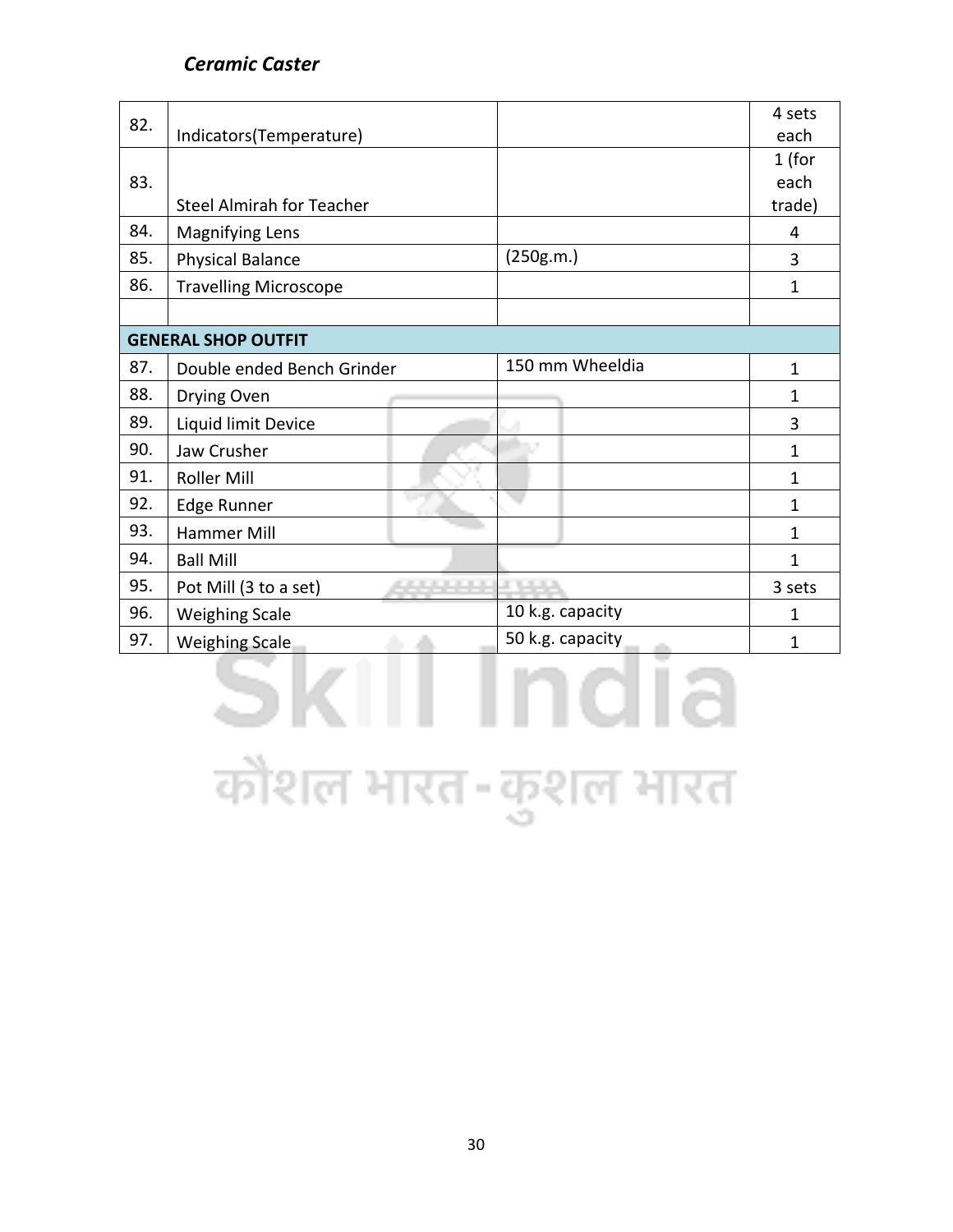### INFRASTRUCTURE FOR WORKSHOP CALCULATION & SCIENCE AND ENGINEERING DRAWING

#### **TRADE: CERAMIC CASTER**

#### **LIST OF TOOLS& EQUIPMENTS FOR -20APPRENTICES**

**1) Space Norms** : 45 Sq. m.(For Engineering Drawing)

#### **2) Infrastructure:**

| <b>A: TRAINEES TOOL KIT:-</b> |                                                             |                      |                |  |  |  |  |  |  |  |  |
|-------------------------------|-------------------------------------------------------------|----------------------|----------------|--|--|--|--|--|--|--|--|
| SI.<br>No.                    | Name of the items                                           | <b>Specification</b> | Quantity       |  |  |  |  |  |  |  |  |
| 1.                            | Draughtsman drawing instrument box                          |                      | $20+1$ set     |  |  |  |  |  |  |  |  |
| 2.                            | Set square celluloid 45°                                    | 250 X 1.5 mm         | $20+1$ set     |  |  |  |  |  |  |  |  |
| 3.                            | Set square celluloid 30°-60°                                | 250 X 1.5 mm         | $20+1$ set     |  |  |  |  |  |  |  |  |
| 4.                            | Mini drafter                                                |                      | $20+1$ set     |  |  |  |  |  |  |  |  |
| 5.                            | Drawing board IS: 1444                                      | 700mm x500 mm        | $20+1$ set     |  |  |  |  |  |  |  |  |
|                               | <b>B: Furniture Required</b>                                |                      |                |  |  |  |  |  |  |  |  |
| SI.<br>No.                    | Name of the items                                           | <b>Specification</b> | Quantity       |  |  |  |  |  |  |  |  |
|                               |                                                             |                      |                |  |  |  |  |  |  |  |  |
| $\mathbf{1}$                  | <b>Drawing Board</b>                                        |                      | 20             |  |  |  |  |  |  |  |  |
| $\overline{2}$                | Models: Solid & cut section<br>$\hat{\mathbf{r}}$<br>اس ہے۔ |                      | as<br>required |  |  |  |  |  |  |  |  |
| 3                             | <b>Drawing Table for trainees</b>                           |                      | as<br>required |  |  |  |  |  |  |  |  |
| 4                             | <b>Stool for trainees</b>                                   |                      | as             |  |  |  |  |  |  |  |  |
| 5                             | Cupboard (big)                                              |                      | required<br>01 |  |  |  |  |  |  |  |  |
| 6                             | White Board (size: 8ft. x 4ft.)                             |                      | 01             |  |  |  |  |  |  |  |  |
| $\overline{7}$                | <b>Trainer's Table</b>                                      |                      | 01             |  |  |  |  |  |  |  |  |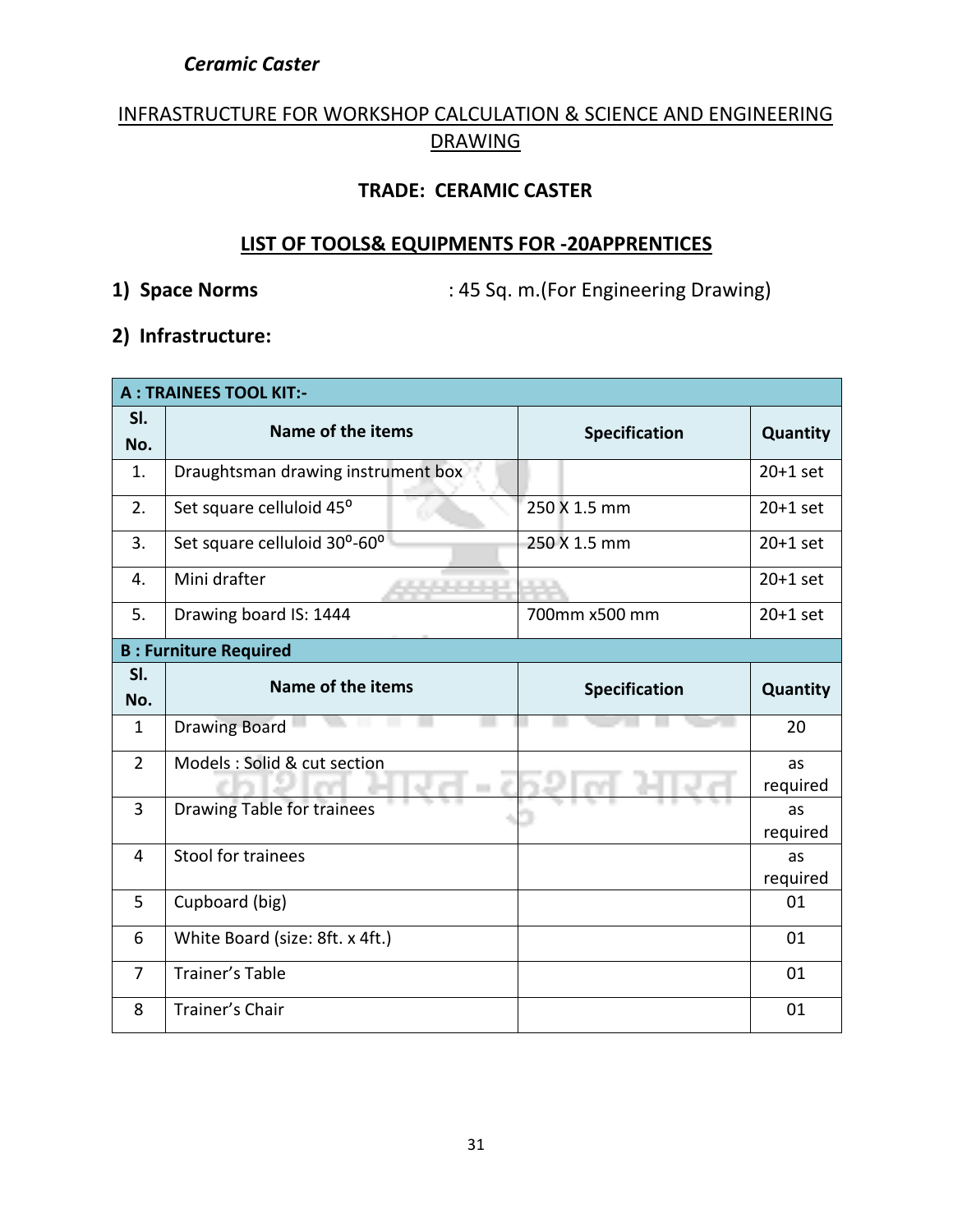| <b>TOOLS &amp; EQUIPMENTS FOR EMPLOYABILITY SKILLS</b> |                                                                                                                                                          |           |  |  |  |  |  |  |
|--------------------------------------------------------|----------------------------------------------------------------------------------------------------------------------------------------------------------|-----------|--|--|--|--|--|--|
| SI. No.                                                | Name of the Equipment                                                                                                                                    | Quantity  |  |  |  |  |  |  |
| 1.                                                     | Computer (PC) with latest configurations and Internet connection with<br>standard operating system and standard word processor and<br>worksheet software | $10$ Nos. |  |  |  |  |  |  |
| 2.                                                     | <b>UPS - 500VA</b>                                                                                                                                       | 10 Nos.   |  |  |  |  |  |  |
| 3.                                                     | Scanner cum Printer                                                                                                                                      | 1 No.     |  |  |  |  |  |  |
| 4.                                                     | Computer Tables                                                                                                                                          | 10 Nos.   |  |  |  |  |  |  |
| 5.                                                     | Computer Chairs                                                                                                                                          | 20 Nos.   |  |  |  |  |  |  |
| 6.                                                     | LCD Projector                                                                                                                                            | 1 No.     |  |  |  |  |  |  |
| 7.                                                     | White Board 1200mm x 900mm                                                                                                                               |           |  |  |  |  |  |  |
|                                                        |                                                                                                                                                          |           |  |  |  |  |  |  |

*Note: - Above Tools & Equipments not required, if Computer LAB is available in the institute.*

# Skill India कौशल भारत-कुशल भारत

متنسف